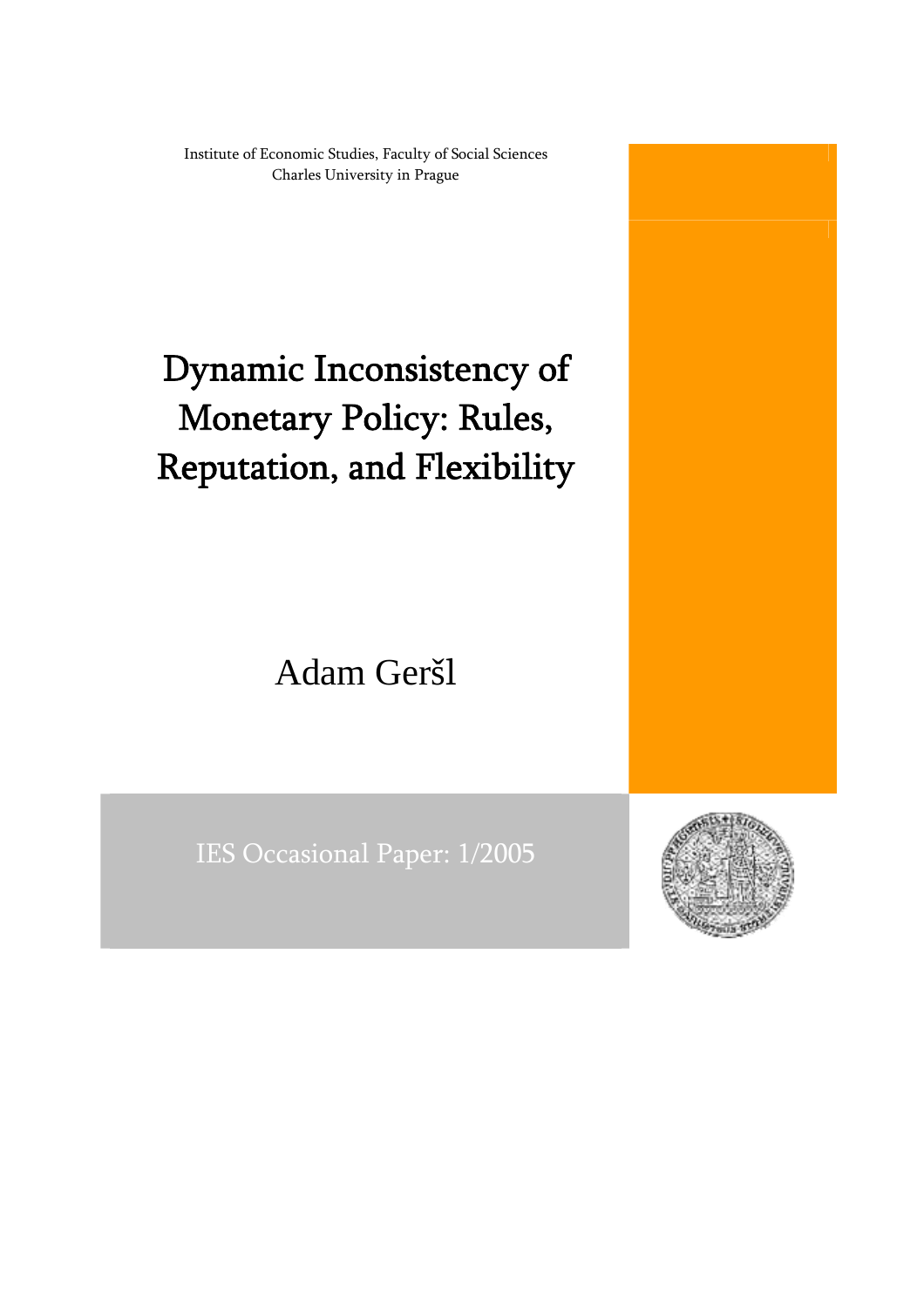Institute of Economic Studies, Faculty of Social Sciences, Charles University in Prague

[UK FSV – IES]

Opletalova 26 CZ-110 00, Prague E-mail : [ies@fsv.cuni.cz](mailto:IES@Mbox.FSV.CUNI.CZ) [http://ies.fsv.cuni.cz](http://ies.fsv.cuni.cz/)

Institut ekonomických studií Fakulta sociálních věd Univerzita Karlova v Praze

> Opletalova 26 110 00 Praha 1

E-mail : [ies@fsv.cuni.cz](mailto:IES@Mbox.FSV.CUNI.CZ) [http://ies.fsv.cuni.cz](http://ies.fsv.cuni.cz/)

Disclaimer: The IES Occasional Papers is an online paper series for works by the faculty and students of the Institute of Economic Studies, Faculty of Social Sciences, Charles University in Prague, Czech Republic. The papers are policy oriented and aim at bridging a gap between the specialized research publications and the general interest press. The papers are peer reviewed, but they are not edited or formatted by the editors. The views expressed in documents served by this site do not reflect the views of the IES or any other Charles University Department. They are the sole property of the respective authors. Additional info at: *[ies@fsv.cuni.cz](mailto:ies@fsv.cuni.cz)* 

Copyright Notice: Although all documents published by the IES are provided without charge, they are licensed for personal, academic or educational use. All rights are reserved by the authors.

Citations: All references to documents served by this site must be appropriately cited.

#### Bibliographic information:

Geršl, A (2005). "Dynamic Inconsistency of Monetary Policy: Rules, Reputation and Flexibility." IES Occasional Paper 1/2005, IES FSV. Charles University.

This paper can be downloaded at: [http://ies.fsv.cuni.cz](http://ies.fsv.cuni.cz/)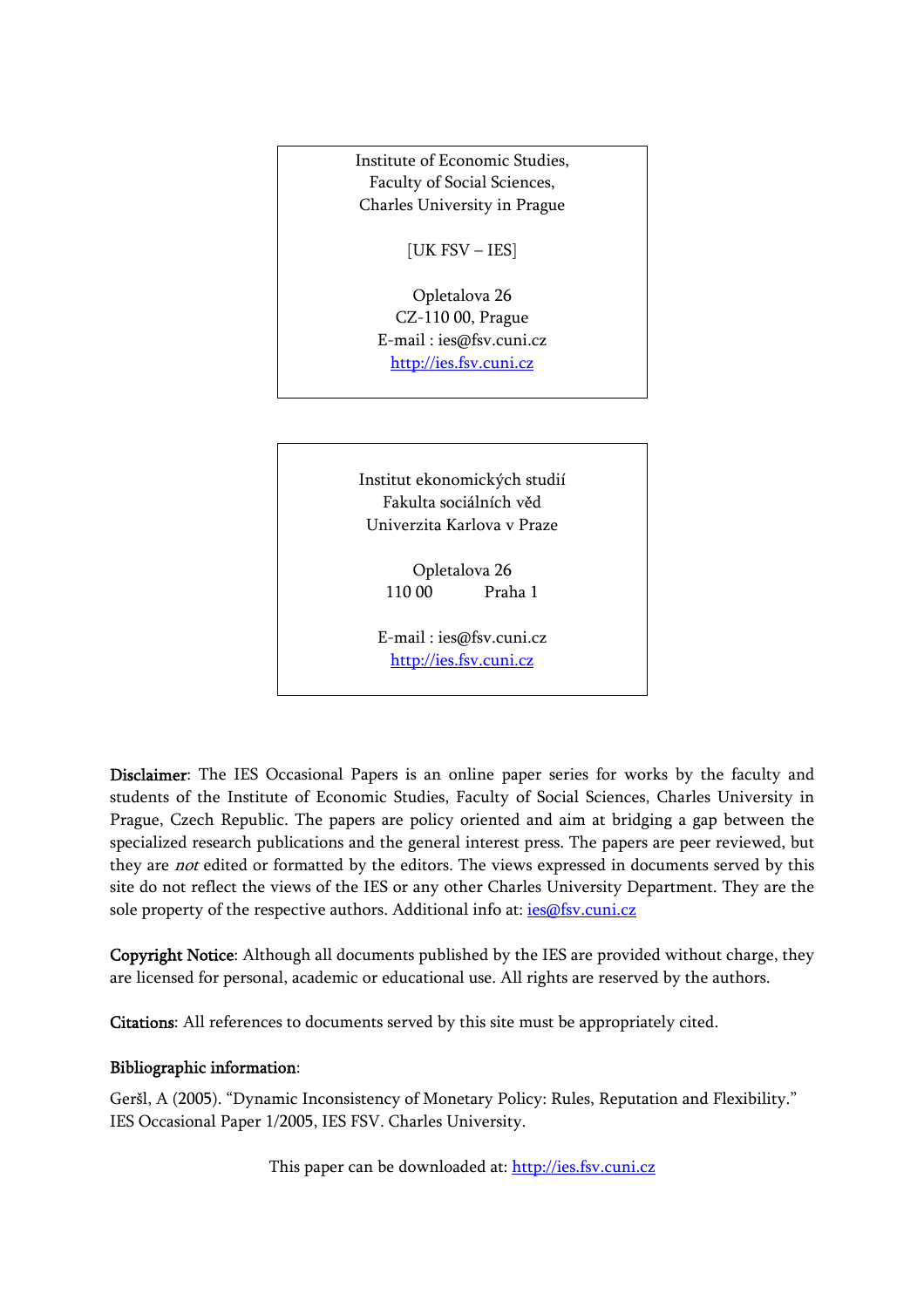## Dynamic Inconsistency of Monetary Policy: Rules, Reputation, and Flexibility

### Adam Geršl [∗](#page-2-0)

September 2005

#### **Abstract**

The paper reviews the literature on dynamic inconsistency of monetary policy, and discusses, also in a formalized way, the different measures how to limit the incentive of policymakers to use inflation to maximize their objective function, leading to an inefficient outcome of higher than necessary inflation without any impact on real economy. The nature of the dynamic inconsistency problem is presented in a game theory framework and the paper then discusses the rules versus discretion dilemma, reputation building, flexibility versus credibility trade-off, independence of central banks, and optimal contracts for central bankers, i.e. issues in the monetary constitution that attracted a lot of attention over the last two decades. The constitutional economics perspective is applied when discussing the role of rules in monetary policy and checks and balances as a means to solve the flexibility versus credibility problem.

Keywords: Dynamic inconsistency; reputation building; monetary policy

JEL Classification: D78; E58

#### Acknowledgements:

-

Financial support granted by the Charles University Grant Agency (452/2004) and the IES (Institutional Research Framework 2005-2010) is gratefully acknowledged. The usual caveat applies.

<span id="page-2-0"></span><sup>∗</sup> Czech National Bank and Institute of Economic Studies, Faculty of Social Sciences, Charles University, Opletalova 26, CZ-110 00 Prague 1. E-mail: [adam.gersl@cnb.cz](mailto:tomas.holub@cnb.cz)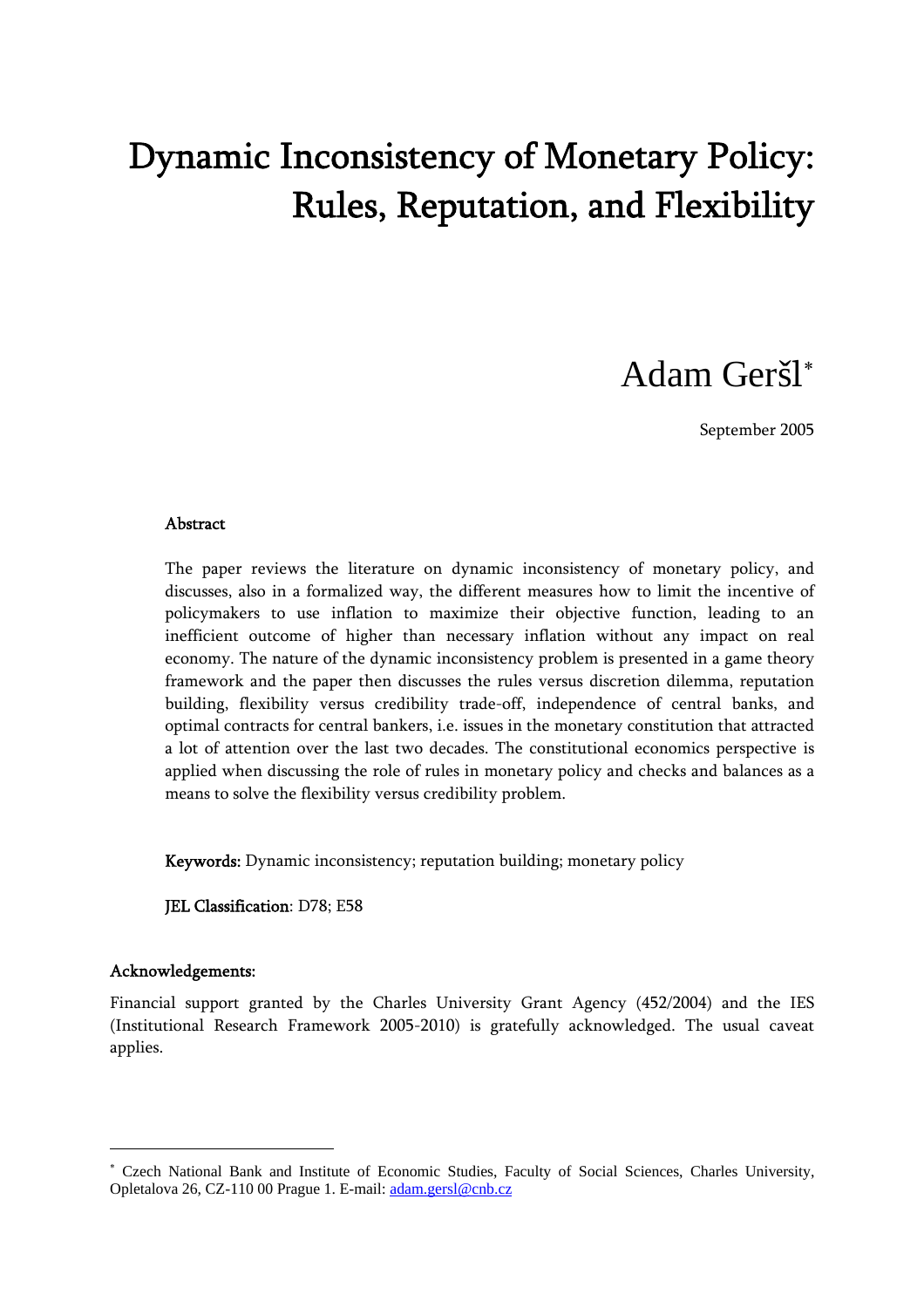#### **Introduction**

One of the most famous approaches to study of central banks' behavior is the dynamic inconsistency research program. Since 1977, a year in which the seminal paper by Kydland and Prescott (1977) was published, a considerable work based on dynamic inconsistency of discretionary monetary policy has emerged.

In this paper, I provide an overview and discussion of the most important contributions within this research program. The aim is to identify issues that relate to the institutional design of central banking. Thus, the paper includes discussion of the rules versus discretion dilemma, reputation building, flexibility versus credibility trade-off, independence of central banks and optimal contracts for central bankers, i.e. issues that attracted a lot of attention over the last two decades. I show that individual contributions in the above mentioned areas help to understand very well the challenges for the design of optimal institutional arrangement for monetary policy, but are necessarily only partial in providing satisfactory answers. However, when combined together, they offer a consistent picture as to what features should monetary institutions have.

The paper is organized as follows: in section 2 the concept of dynamic inconsistency is explained, while in section 3 it is applied to monetary policy. Section 4 discusses the results of the dynamic inconsistency model of monetary policy. Following sections review the solutions to the inflation bias, a result of discretionary monetary policy as seen from the dynamic inconsistency perspective. Section 5 discusses the role of rules in monetary policy from the perspective of constitutional economics, a research program has been attracting a lot of attention since 1970s. Section 6 the issue of reputation building by a central bank. Section 7 extends the model by introducing stochastic features, i.e. shocks to the economy, and discusses the possibilities of state-contingent rules. Section 8 reviews the proposal of Rogoff (1985) to delegate monetary policy to an independent and conservative central banker, but adds the dimension of checks and balances in the political system and their relation to monetary policy. Section 9 shortly discusses the proposal to link central banker's remuneration to inflation performance via optimal contracts, while section 10 concludes.

#### **2. Game Theory Framework of Dynamic Inconsistency: A Simple Example**

The general idea of the dynamic (or time-) inconsistency is simple and, as Bofinger (2001, p. 175) points out, at a first sight it does not appear to be a particularly significant phenomenon: a strategy is time-inconsistent if it is optimal at a point of time  $t_0$  but no longer optimal at a point of time *t*1. It is clear that if the underlying circumstances have changed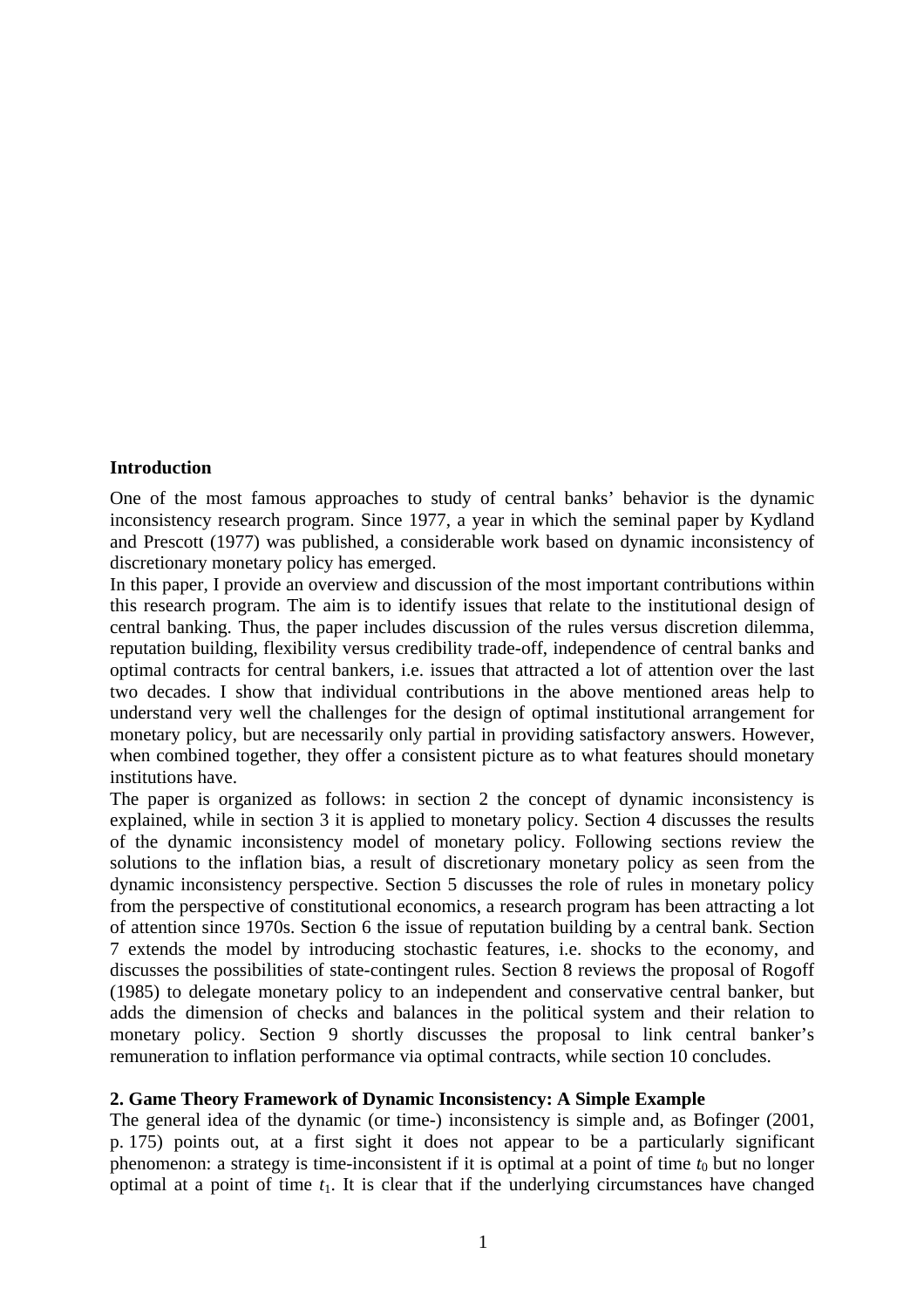(because, for example, new information has arrived), the strategy optimal at  $t_0$  will not necessarily be optimal at  $t_1$ . However, the dynamic inconsistency becomes significant in the game theory framework if the changing circumstances are themselves reactions by other decision makers on the strategies taken (or planned to be taken) by the initial decision maker.

Blinder (1987, p. 407) gives a simple example of dynamic inconsistency in the game theory framework that is taken from university life. Imagine a professor who wishes to encourage his students to study as hard as possible but at the same time hates marking examination papers. How does his optimal strategy look like? The best thing he can do is to announce at time  $t_0$ (i.e. at the beginning of his course) that there will be an examination at the end of the academic term. This provides the students with necessary incentive to learn hard. However, short before examination (at time  $t_1$ ) the professor cancels it and gives the certificate to all students because his two aims have been reached: students have learned (hopefully hard) and acquired the knowledge, and he does not have to spend his time with marking the examination papers.

Notice that the optimal strategy for the professor is not optimal over time, i.e. it is timeinconsistent. At time  $t_0$  it is optimal for the professor to set and to announce the examination, but at time *t*1, after the students have learned the course stuff, to cancel the examination. The inconsistency would not cause any problems if the students were unaware of the professor's "objective function", especially his hate of marking examination papers, and could in no way find it out. In such a case, the professor could repeatedly announce and cancel the examination in each academic term and the students would be "fooled" again and again. Thus, the fact that he already twice cancelled the examination just before the announced date would not automatically mean that he would do it for the third time (because students indeed do not know what he is optimizing).

However, students are obviously not fools and if we regard them as a rational and optimizing partner in the just described game, assuming that they know the professor's objective function and hate learning, we can discuss their optimal strategy. The students' optimal strategy is evidently not to learn at all because they know that they will get the certificate from the professor without having to take an examination. Now, there is a kind of trap. The professor would like the students to acquire necessary knowledge but if he is not believed to give examination at the end of the course, i.e. if he has no credibility, the students will not learn. In such a situation, the professor cannot do better by carrying out the examination because he would only reduce his utility.

Let us discuss shortly a dynamic view of this simple example, i.e. a repeated game. It is possible that in the first round of the game the professor succeeds with his time-inconsistent strategy. However, if he tries to practice his strategy in next rounds, he will loose his credibility and rational students will tend to study less and less. The professor, recognizing the problem, can try to persuade the students that his intention to carry out the examination is "real" and irreversible, hoping to motivate students to study, but even if he himself actually intends to give examination, shortly before the examination date he has still the incentive and power - given his objectives and discretion - to cancel it again. Because students *know* this, they will not believe any of the "irreversible" announcements and will not study hard.

Where is the source of the problem? The objective function of the professor that is known to the students and the discretion he has caused the problem. What the professor is trying is to "get free lunch", using the famous Milton Friedman's phrase. If the objective function includes two variables bounded by a trade-off restriction, one cannot then simultaneously reach the maximum of both of them, hoping to break the trade-off relationship only by changing the strategy in the "right" time. Because there are rational agents beyond the tradeoff relationship, they do not want to be fooled and they do not therefore allow the trade-off to be broken. Second source of the problem is the discretionary power the professor has. Even if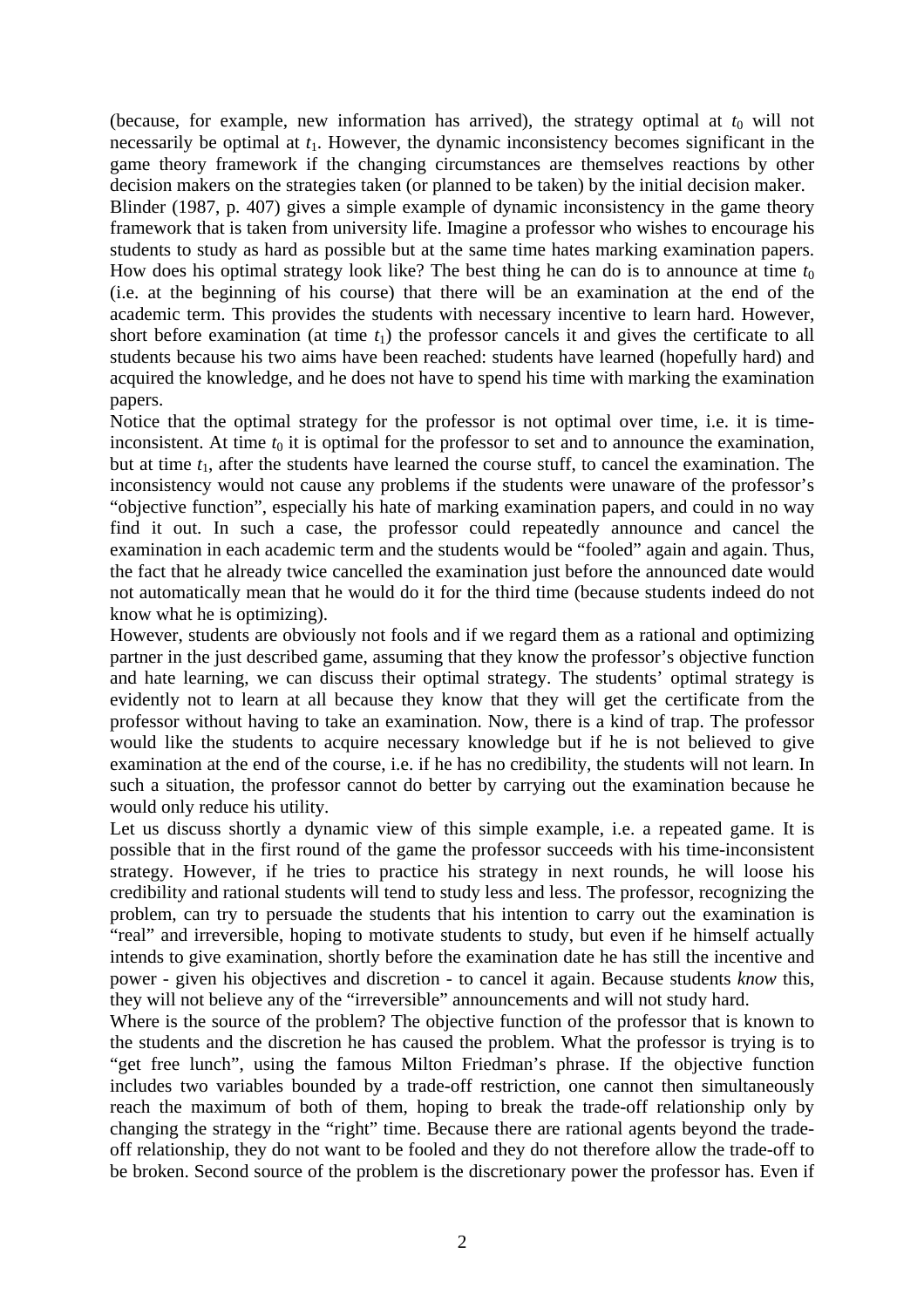he really intended to carry out the examination, he faces rational agents knowing his objective function and his free power to cancel the examination at time *t*1.

#### **3. Monetary Policy Games and Dynamic Inconsistency: Assumptions of the Basic Model**

Let us turn our attention now to the application of the dynamic inconsistency phenomenon in the monetary policy. There is a large field of work that deals with dynamic inconsistency of discretionary monetary policy, starting with seminal articles by Kydland and Prescott (1977), Barro and Gordon (1983a, 1983b), Barro (1986) or Rogoff (1985). The basic model that is common for most papers dealing with dynamic inconsistency can be described in a simple form by following equations:

| $y = \overline{y} + b(\pi - \pi^e), \quad b > 0$ |  |
|--------------------------------------------------|--|
|--------------------------------------------------|--|

The equation (1) is the well-known expectations-augmented short-run Phillips curve denoting the positive aggregate relationship between the deviation of the real output *y* from its natural level  $\bar{y}$  and unanticipated inflation, i.e. difference between actual inflation  $\pi$  and expected

inflation  $\pi^e$  (the real variables are usually in logarithms). The natural level of output corresponds to the natural level of employment that would be obtained in the absence of monetary disturbances - in other words, following Friedman (1968), a level that is determined only by real forces like structure of the labor and commodity markets, costs of mobility etc. The parameter  $b$  denotes the "sensitivity" of the output on the change in surprise inflation.<sup>[1](#page-5-0)</sup>

The relationship (1) can result from two not necessarily competing views about how economy works. First, following Lucas (1972, 1973), unanticipated inflation affects output because individuals in the economy are not able to distinguish between aggregate nominal shocks and real relative shocks.<sup>[2](#page-5-1)</sup> As a result, when an individual (producer) observes an increase in the price of his product, he does not know whether it reflects a change in the good's relative price or a change in the aggregate price level. However, there is a positive probability that a part of the change is an increase in the relative price of his good, the extent being determined by the variance of (past) nominal aggregate shocks.<sup>[3](#page-5-2)</sup> An optimal response for the individual producer is therefore to increase output somewhat because the change in the relative price alters the optimal amount to produce while the change in aggregate price level not. Thus, an unexpected increase in the aggregate price level raises the overall output produced because all producers attribute a part of the price change to the change in relative prices.

A second explanation for the equation (1) comes from the existence of long-term wage contracts in conjunction with ex post determination of employment by labor demand side (Fischer 1977, Taylor 1980). Here, workers are assumed to sign nominal wage contracts prior to the setting of monetary policy. The contracted wages are based on the expected inflation. An inflation surprise reduces the real value of the contracted nominal wage, thereby inducing firms to hire more labor and produce more output.<sup>[4](#page-5-3)</sup> This "wage contracting" approach prevails in the literature.

-

<span id="page-5-0"></span><sup>&</sup>lt;sup>1</sup> Some authors formulate the model in employment/unemployment – inflation terms (Barro and Gordon 1983b; Rogoff 1985; Cukierman 1992; Bofinger 2001). With a direct linkage between the employment and output through the production function the formulation in output – inflation terms is equivalent. 2

 $^2$  A simple version of the Lucas model can be found in Romer (2001, pp. 266-276).

<span id="page-5-2"></span><span id="page-5-1"></span> $3$  The higher the variance of nominal aggregate shocks is, i.e. the more volatile the aggregate demand is, the lower is the parameter b in the equation (1) and the more inflation surprise is necessary to affect real output (see Romer 2001, pp. 276-277). 4

<span id="page-5-3"></span><sup>&</sup>lt;sup>4</sup> A simplified version of the model is presented in Cukierman (1992, pp. 35-38). Cukierman points out that a decrease in real wages will lead to the rise in employment only if the employment is determined by the demand side, i.e. if the real wage is above the market clearing value (for example, because of strong labor union). Otherwise, the binding constraint would be the supply side of the labor market, inducing even a decrease in employment by a decline in real wages.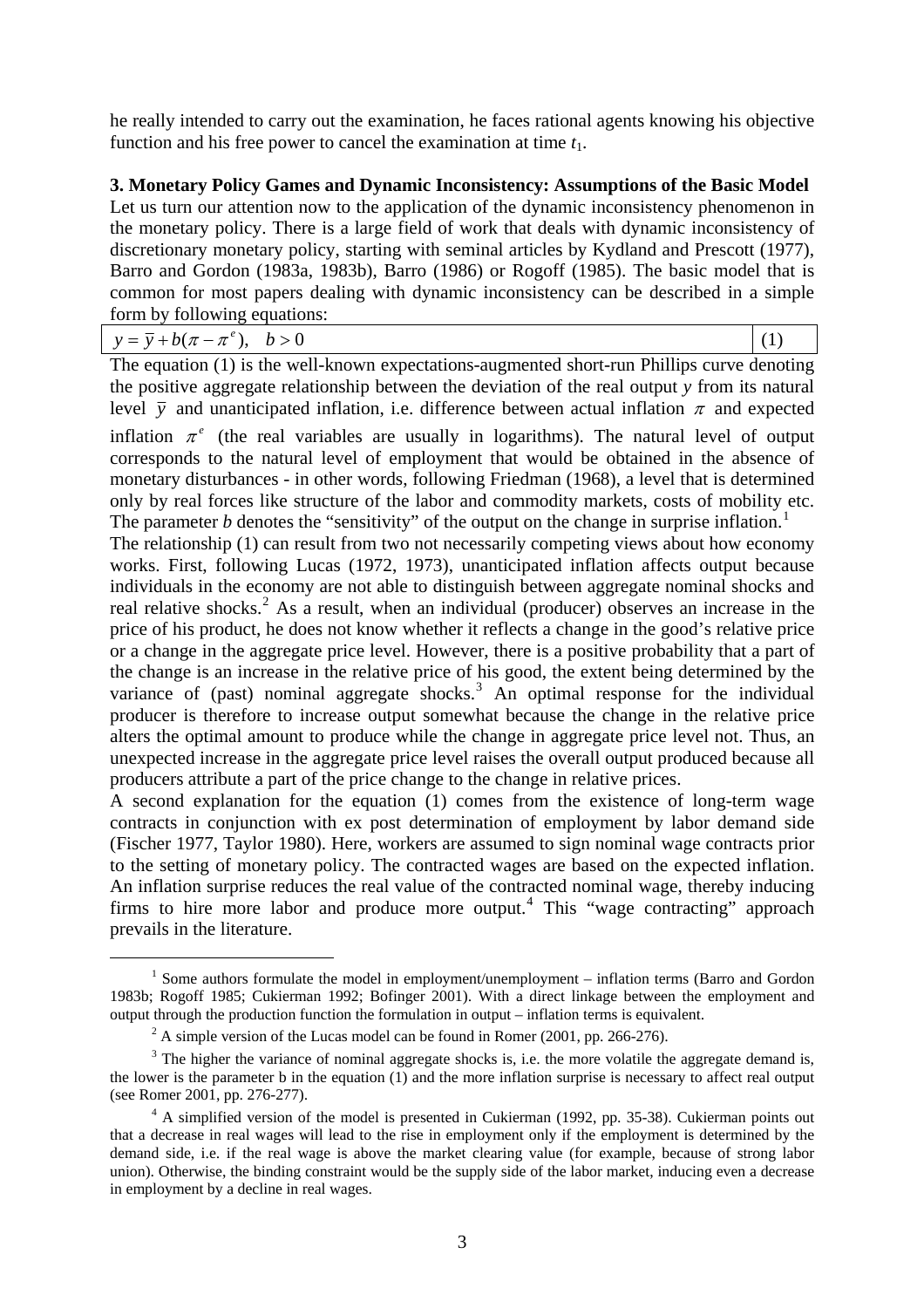The second building block of the basic model is the social welfare function *L* (or society's utility function) that is formulated as a cost function, in which social costs have two components. First is the (squared) deviation of the actual real output *y* from the targeted output y<sup>\*</sup>, second the (again squared) deviation of the actual inflation  $\pi$  from the targeted inflation  $\pi^*$ . The parameter *a* denotes the relative weight placed on the inflation and output goals. [5](#page-6-0)

$$
L = \frac{1}{2}(y - y^*)^2 + \frac{1}{2}a(\pi - \pi^*)^2, \quad y^* > \overline{y}, \quad a > 0
$$
 (2)

In the basic model, the social cost function is a target function of both private sector and the policymaker (usually monetary authority, but let us call it only policymaker and suppose that this political body has all economic functions, i.e. fiscal, monetary and other policies). It is assumed that the policymaker acts as "benevolent planner", maximizing the social welfare of the private sector. Social costs rises when output and inflation deviate from their "bliss points"  $y^*$  and  $\pi^*$ , irrespective whether the deviation is positive or negative. Because larger deviations are assumed to cause higher social costs, the deviations are squared.

The fact that outputs higher than  $y^*$  are valued negatively is somewhat puzzling. Why should not individuals wish the output to be as high as possible? One possible answer comes from the linkage between output and employment: the targeted level of output corresponds to the optimal level of employment that results from an optimization calculus of individuals between leisure and work. An output that is higher than optimal would then lead to more employment than preferred, decreasing the utility of individuals and thus increasing the social costs.

The inflation target does not have to be necessarily zero;  $6 \text{ however}$  $6 \text{ however}$ , most of the literature for simplicity assumes  $\pi^*$  to be zero. Higher than social optimal inflation rate increases social costs and reduces welfare due to the real costs high inflation induces, mainly the distortion of signals prices play and resulting misalignments in investment, menu costs, distortion of tax system functioning, "shoe leather costs", redistribution effects etc. Too low inflation (or even deflation) has known negative effects on welfare as well.<sup>[7](#page-6-2)</sup>

One of the key assumptions of the dynamic inconsistency model is that the targeted output y<sup>\*</sup> is higher than the natural output  $\bar{y}$ . The reason for this fact is not obvious. It is usually argued that distortions in the economy make natural level of output undesirably low. Barro and Gordon (1983a, p. 103) give some examples of distortions: the income taxation (i.e. nonlump-sum taxes) or unemployment compensation may make the level of private-chosen work too low. However, as Bofinger (2001, p. 180) points out, it has to be at the same time assumed that individuals do not take account of the associate increase in the supply of public goods financed from the taxes when deciding about leisure and work. Canzoneri (1985, p. 1058) provides another argument for  $y^* > \overline{y}$ : because of trade unions, the labor supply curve

-

<span id="page-6-0"></span><sup>&</sup>lt;sup>5</sup> With a being unity, the same weight is put on both targets. When a is higher than one, the inflation target is given a high priority, the opposite being true for a lower than one.

<span id="page-6-1"></span><sup>&</sup>lt;sup>6</sup> For example, as Rogoff (1985) points out, the literature on "optimal rate of inflation" provides an argument for  $\pi$ <sup>\*</sup> > 0. If the tax system is inefficient, the government may prefer to gain revenues via seigniorage, i.e. through printing more money and hoping that real balances that are "taxed" through inflation will decline more slowly than the inflation rises (see Phelps 1973 or Romer 2001, pp. 510-514). However, there are other, more realistic arguments as well, the rigidity of nominal wages downwards and resulting problems in situations with negative shocks in certain industries or regions, or the risk of deflation being the major ones. Hence, the most inflation targeting countries target an inflation rate that is small but positive. For further discussion of setting  $\pi^*$  >0 see Bernanke et al. (1999, pp. 28-30).

<span id="page-6-2"></span><sup>&</sup>lt;sup>7</sup> For the discussion of costs of inflation or deflation see for example Romer (2001, pp. 519-524), Bofinger (2001, pp. 132-148) or Bernanke et al (1999, pp. 16-19).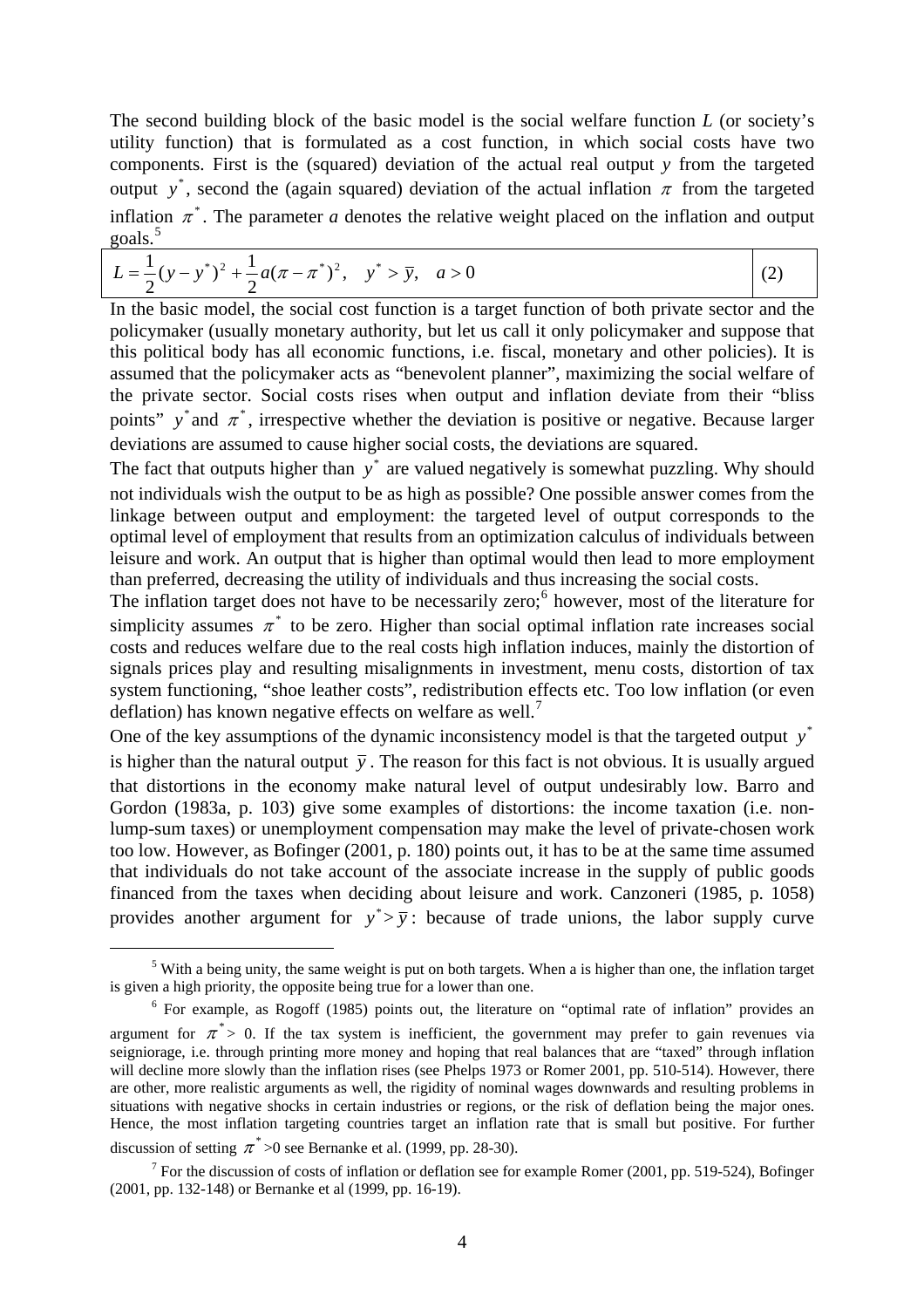including only the union members causes the real wage to be too high and natural employment (and hence natural output) too low in comparison with the level regarded as desirable by all (i.e. not only union insiders) workers.

The basic model is completed by assuming that both players of the game (policymaker and private sector) have perfect information about the target functions and that policymaker is able to determine the inflation rate  $\pi$  directly through its monetary policy instruments, usually money growth.<sup>[8](#page-7-0)</sup>

#### **4. Playing the Basic Monetary Policy Game**

The policymaker decides about  $\pi$  by maximizing his target function, in this basic model the social welfare function, i.e. it minimizes the social cost function (2) under the constraint (1). Substituting (1) into (2), differentiating in terms of  $\pi$  and setting the first-order condition equal to zero yields the policymaker's optimal inflation rate  $\pi^{opt}$  as a function of  $\pi^e$  (and, of course, other parameters):

$$
\pi^{opt} = \pi^* + \frac{b}{a+b^2} (y^* - \overline{y}) + \frac{b^2}{a+b^2} (\pi^e - \pi^*)
$$
\n(3)

For simplicity, let us assume the targeted inflation rate  $\pi^*$  to be zero. In such a case, the equation (3) simplifies to the equation (4):

$$
\pi^{opt} = \frac{b}{a+b^2}(y^* - \bar{y}) + \frac{b^2}{a+b^2}\pi^e
$$
\n(4)

Thus, the inflation  $\pi$  policymaker chooses depends crucially on the inflation rate  $\pi^e$  expected by the other player, the private sector. Now, there are principally three possible situations, how the monetary policy game can proceed.

*Situation 1: Fooling the public.* Consider the case where the private sector expects the inflation to be zero  $(\pi^*)$ , in other words, it expects the policymaker to choose the targeted inflation. This is, at a first sight, a plausible assumption (if policymaker announces her target, why should she not be believed that she is going to realize it?). However, because targeted output is higher than natural output, policymaker will actually choose a positive inflation rate according to the equation (4) and surprise the public. Why? Because the marginal social cost of slightly higher inflation is zero (differentiating the second term in (2) according to  $\pi$  in the situation  $\pi = \pi^* = 0$ ) and the marginal social benefit of resulting higher output is positive (the change in social costs in the first term of (2) is negative by slightly higher inflation). Thus, the policymaker can raise the social welfare by delivering a positive rate of inflation  $\pi_1$ according to the equation (5).

$$
\pi_1 = \frac{b}{a+b^2} (y^* - \bar{y})
$$
  
Equations (6) and (7) show the resulting output and social costs:

$$
y_1 = \overline{y} + \frac{b^2}{a + b^2} (y^* - \overline{y})
$$
  
\n
$$
L_1 = \frac{1}{2} \frac{a}{a + b^2} (y^* - \overline{y})^2
$$
\n(6)

In this situation, the private sector is fooled by the policymaker, who had announced the target inflation  $\pi^*$  (zero) to reduce the expected inflation. After the individuals have contracted their nominal wages according to expected zero inflation announced by the policymaker, she surprises them with positive inflation  $\pi_1$ , and pushes the output above its natural level.

<span id="page-7-0"></span> <sup>8</sup> <sup>8</sup> As a result, some of the authors (Cukierman 1986, 1992) use the money growth rate instead of inflation.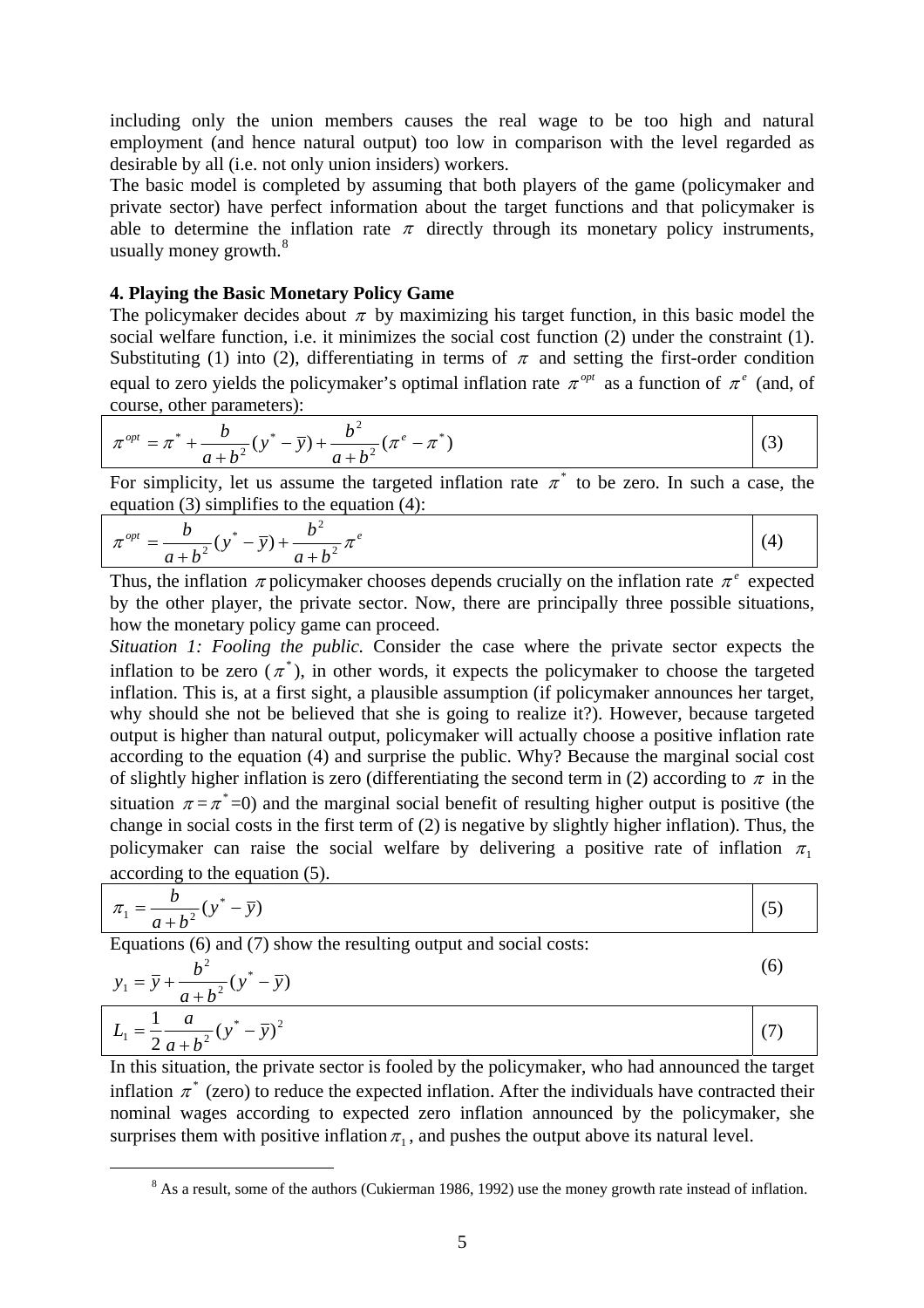In terms of game theory framework, this situation represents a one-shot non-cooperative game where the public is not fully informed about the target function of the monetary authority. If we assume perfect information, the payoffs given by (5) - (7) must necessary remain in the policymaker's dreamland and can never happen in reality.<sup>[9](#page-8-0)</sup>

*Situation 2: Discretionary equilibrium with rational expectations.* If the private agents are rational and perfectly informed, why should they let the policymaker surprise them? Hence, because of perfect information, the private individuals know that the policymaker will intend to exploit their expectations of inflation in order to raise output. As a result, they will expect such an inflation rate that is equal to the policymaker's optimal inflation rate, i.e.  $\pi^e = \pi^{opt}$ . Imposing  $\pi^e = \pi^{opt}$  in (4) yields the equilibrium inflation rate  $\pi_2$ .

$$
\pi_2 = \frac{b}{a} (y^* - \overline{y}) \tag{8}
$$

Figure 1 shows the reaction functions of private sector ( $\pi^e = \pi^{opt}$ ) and of the policymaker (equation 4). The equilibrium inflation rate is depicted as an intersection of both reaction curves:

#### **Figure 1: Reaction functions**

If both players are rational, the only equilibrium rate of inflation is  $\pi_2$  that is both expected



and realized. According to (1), the actual output  $y_2$  is in this case equal to the natural output  $\bar{y}$ , and the actual inflation  $\pi_2$  is higher than in the situation 1, as well as the social costs *L*<sub>2</sub>:

$$
L_2 = \frac{1}{2} \frac{a+b^2}{a} (y^* - \overline{y})^2
$$
 (9)

Hence, there is an unnecessary inflation  $\pi_2$  that was intended to raise the output above the natural level, but because of rational private sector, the intention was neutralized by expecting this inflation rate by the private sector. Again, in terms of game theory, this result represents a

<span id="page-8-0"></span> $\frac{1}{9}$  $9$  As Romer (2001, p. 482, fn. 9) points out, if the policymaker was able to fool the private sector, it could do even better by announcing that inflation will equal  $\pi^*$  –  $(\gamma^* - \overline{\gamma})/b$  (by assumption of zero target inflation thus negative inflation rate) and then setting  $\pi = \pi^*$ . This yields both bliss points and causes the social costs to be zero.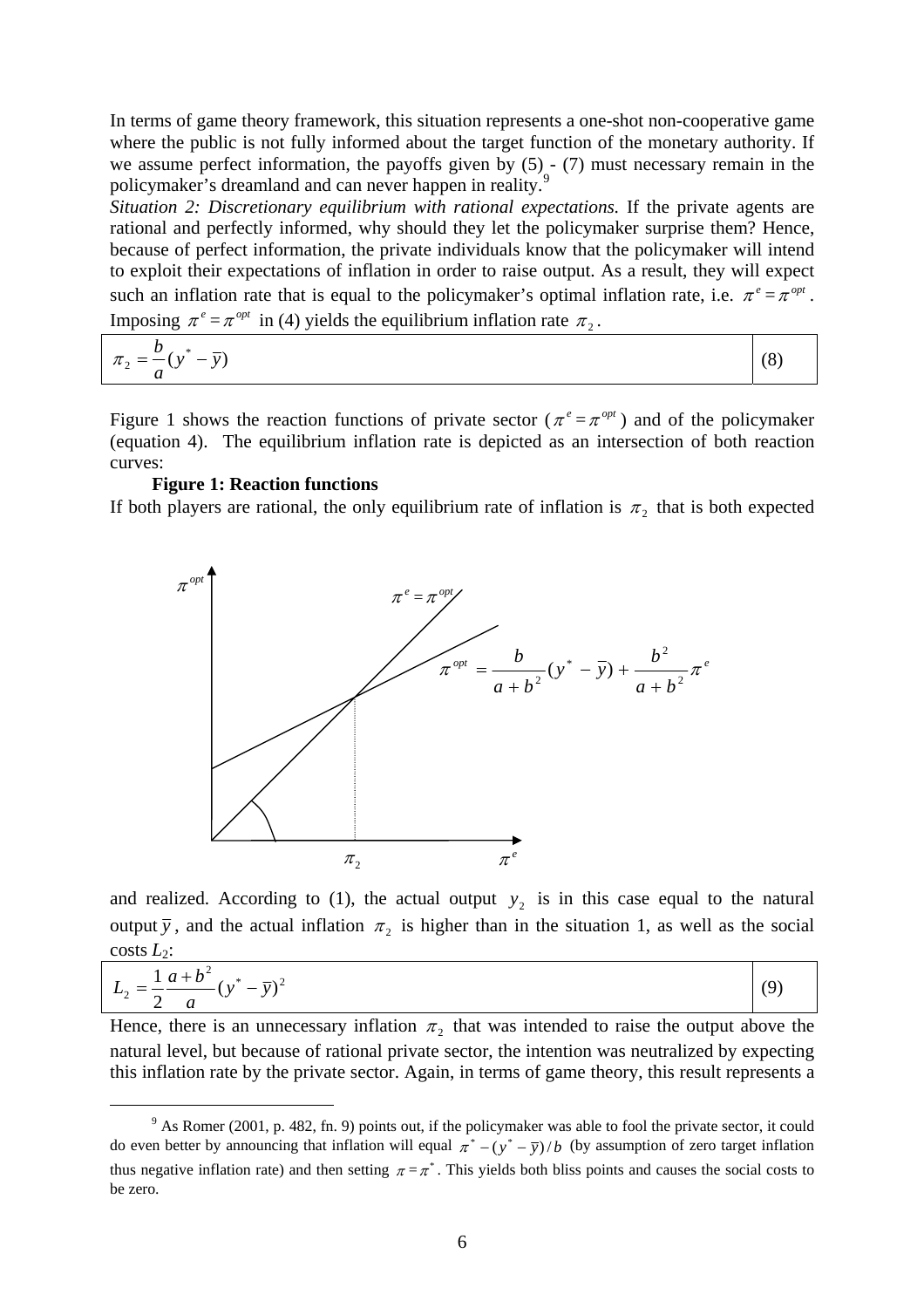Nash discretionary equilibrium characterized by an inflation bias with the output still at its natural rate (Blackburn and Christensen 1989, p. 14). It is easy to show that this Nash equilibrium is inferior and that there is another one (discussed in situation 3) leading to higher social welfare.

*Situation 3: Pre-commitment to the announced policy.* 

Suppose that the policymaker can pre-commit to a policy whereby he will not create surprise inflation and the private sector believes this. The announcement of zero inflation is in this situation binding and credible and the private sector will thus expect  $\pi^e$  =0. Because of precommitment, the policymaker cannot take advantage of low inflation expectations as in the situation 1 and he must realize inflation  $\pi_3 = 0$ , being effectively bounded by the precommitment. According to (1), the actual output remains at its natural level,  $y_3 = \overline{y}$ . The equation (10) gives the social costs *L*3:

$$
L_3 = \frac{1}{2} (y^* - \overline{y})^2
$$
 (10)

It is easy to show that  $L_1 < L_3 < L_2$ . From the policymaker's point of view (and because the target function of policymaker is simultaneously the target function of the private sector, from the public point of view as well), if the best solution with the lowest social costs  $L_1$  is due to rational expectations unattainable, the second best solution – the pre-commitment not to inflate more than private sector expects – is preferred to the discretionary solution with highest social costs  $L_2$ . The situations 2 and 3 differ only in the realized inflation – by the precommitment policy the inflation is equal to zero, by the discretionary policy there is an inflation bias given by (8).

Some authors (for example Cukierman 1986, p. 7) have tried to represent the game structure as a prisoners' dilemma. However, there is one relevant difference between standard prisoners' dilemma matrix and the basic monetary policy game, the reason being in impossibility to derive the classical prisoners' dilemma payoff structure directly from the welfare function (2). The following Table 1 shows the outcome structure with payoffs resulting from the situations 1, 2 and 3 (the numbers represent payoffs  $\leq$  policymaker, private sector> in terms of costs):  $10$ 

#### **Table 1: Payoffs of the monetary game**

1

|            | <b>Private sector</b> |           |                 |
|------------|-----------------------|-----------|-----------------|
|            |                       | $\pi^e=0$ | $\pi^e = \pi_2$ |
| Policymake | $\pi = 0$             | 3, 3      | 10, 10          |
|            | $\pi = \pi$           | 0, 0      | 6, 6            |

The dominant strategy from the point of view of the policymaker (without pre-commitment) is to inflate; its payoffs for  $\pi = \pi_2$  are higher (costs are lower) regardless what inflation rate

<span id="page-9-0"></span><sup>&</sup>lt;sup>10</sup> For the table, we need the payoff for the case where the public expects positive inflation  $\pi$ <sub>2</sub>, but the policymaker delivers zero inflation. Let us denote resulting social costs for this situation as  $L_4$  and show that  $L_4 = \frac{1}{2} \frac{(u+b)(v^* - \bar{y})^2}{a^2} (y^* - \bar{y})^2$  $a_4 = \frac{1}{2} \frac{(a+b^2)^2}{a^2} (y^* - \overline{y})$  $\frac{1}{2} \frac{(a+b^2)^2}{2} (y^* - \overline{y})$ *a*  $L_4 = \frac{1}{2} \frac{(a+b^2)^2}{a^2} (y^2 - \overline{y})^2$ . It is clear that L<sub>4</sub> is higher than the discretionary payoff L<sub>2</sub> because choice of zero inflation when public expects positive  $\pi$ , does not meet the optimizing condition (4), i.e. L<sub>1</sub>< L<sub>3</sub> <L<sub>2</sub> <L<sub>4</sub>. For simplicity, let us substitute some arbitrary values for these disutility payoffs, for example  $0<3<6<10$ .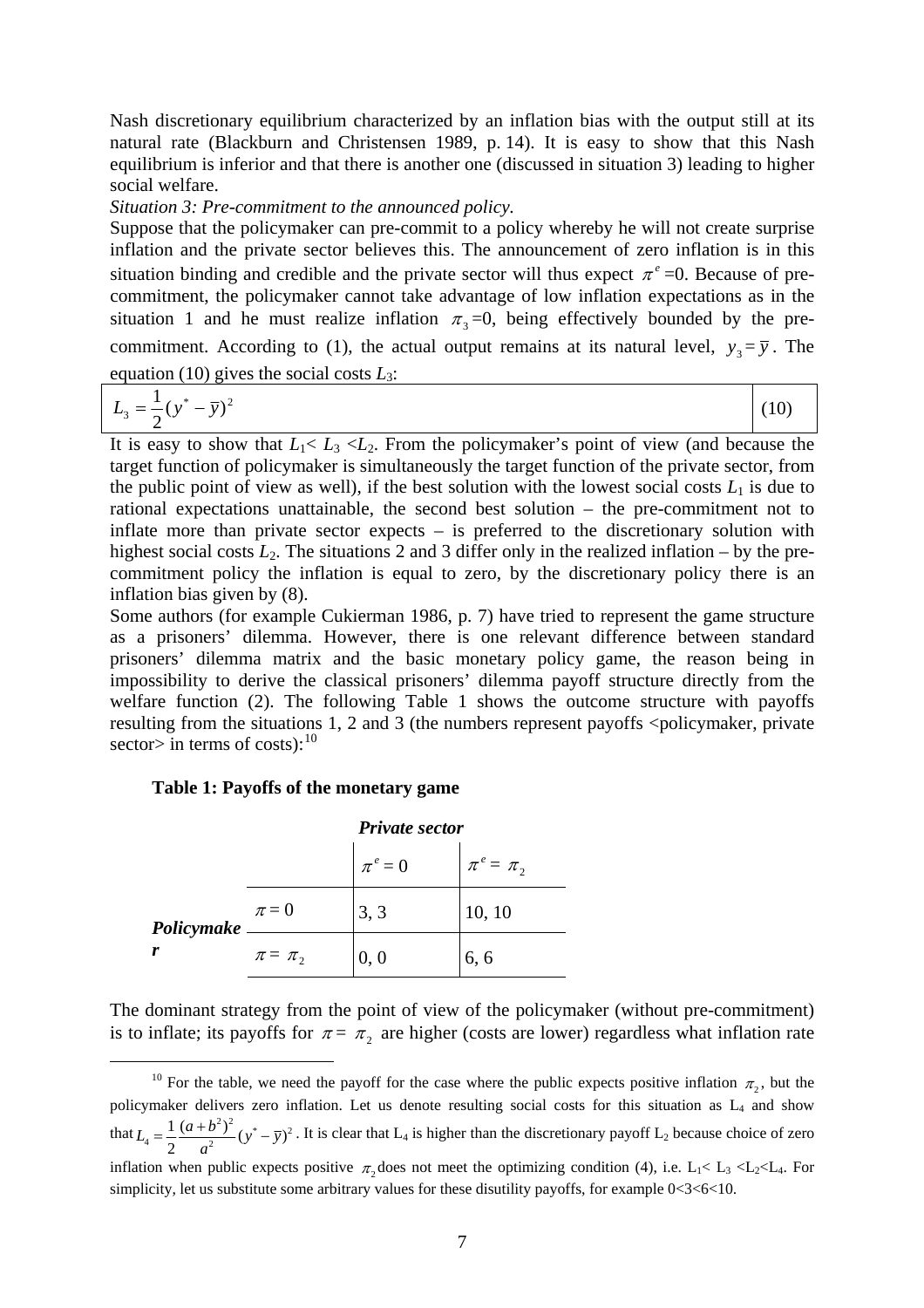the public expects. On the other hand, the dominant strategy of the private sector is to expect zero inflation,  $\pi^e = 0$ ; its payoffs are higher regardless what the policymaker chooses, too. Hence, with both players following their dominant strategies, there is a unique equilibrium with the best payoffs  $\langle 0, 0 \rangle$ . However, we have argued that private sector dislikes being fooled and that (without effective pre-commitment) it thus expects positive inflation rate, knowing the policymaker's dominant strategy. Then, however, the public does not follow its dominant strategy. This is a bit puzzling – why does the public dislike being fooled when only this way it can reach the best payoff?

From the just described puzzle, one has to conclude that the social welfare function *L* cannot be the target function of the private sector. What is missing in the welfare function is, in particular, the resistance to being fooled on the part of private agents. This is only a different formulation of the argument that is present in the later literature on dynamic inconsistency of monetary policy (Blackburn and Christensen 1989; Bofinger 2001). The function (2) cannot be the social welfare function of the private sector not only because it lacks the aversion against being fooled, but as well because there is a contradiction in the individual rational choice of optimal employment (or output). Barro and Gordon (1983b) argue that individuals do not take into account the positive external effects of public goods financed by taxes, which leads to the choice of (natural) employment level that is suboptimal. However, at the same time they are supposed to take into account these positive effects when formulating the welfare function. As Bofinger (2001, p. 186) points out, it is thus assumed that in their labor supply decisions individuals systematically ignore relevant information which they however take into account when formulating their social welfare function. This contradiction leads to the reinterpretation of function (2) as a target function of the policymaker (without any direct links to the private sector) in some later literature, representing the result of political pressures on the policymaker (Lohmann 1992). $^{11}$  $^{11}$  $^{11}$ 

The argument that there is an obvious contradiction in the decision of individuals does not apply if the social preference (of all individuals) of  $y^*$  over  $\bar{y}$  is based on the labor union power argument (Canzoneri 1985). If the real wages are high, employment is too low because in this case the labor demand curve is binding. The individuals may prefer to work more, so that their bliss point  $y^*$  is higher than natural output, but at the same time they may dislike the decline in real wages, caused by the surprise inflation.<sup>[12](#page-10-1)</sup>

One possible way to overcome the just described problem is to add arbitrarily a component to the welfare function of private sector (thus divorcing it from the policymaker's target function) that represents the dislike to being fooled.<sup>[13](#page-10-2)</sup> For simplicity, assume that being surprised by higher than expected inflation raises the social costs (disutility) to 10 units (because the public very much dislikes to be fooled, i.e. their real wages to be inflated away). Thus, the table will be modified in the following way:

<span id="page-10-0"></span><sup>&</sup>lt;sup>11</sup> This approach is usually called "political approach" in the opposition to the "welfare approach" presented in the basic model here. The political approach has, however, a disadvantage in the impossibility of welfare comparison across monetary regimes with different levels of inflation and output (see Lohmann 1992, p.

<span id="page-10-1"></span><sup>274,</sup> ft. 3).<br><sup>12</sup> This seems to be confirmed, at least in part, in reality – people would like to have lower unemployment<br>but with the same level of their current real wages.

<span id="page-10-2"></span> $^{13}$  Other possible way would be to formulate the dislike as a kind of constraint: public prefers higher than natural output, but it is not allowed for the output to be reached via surprise inflation – in such a case the social costs rise.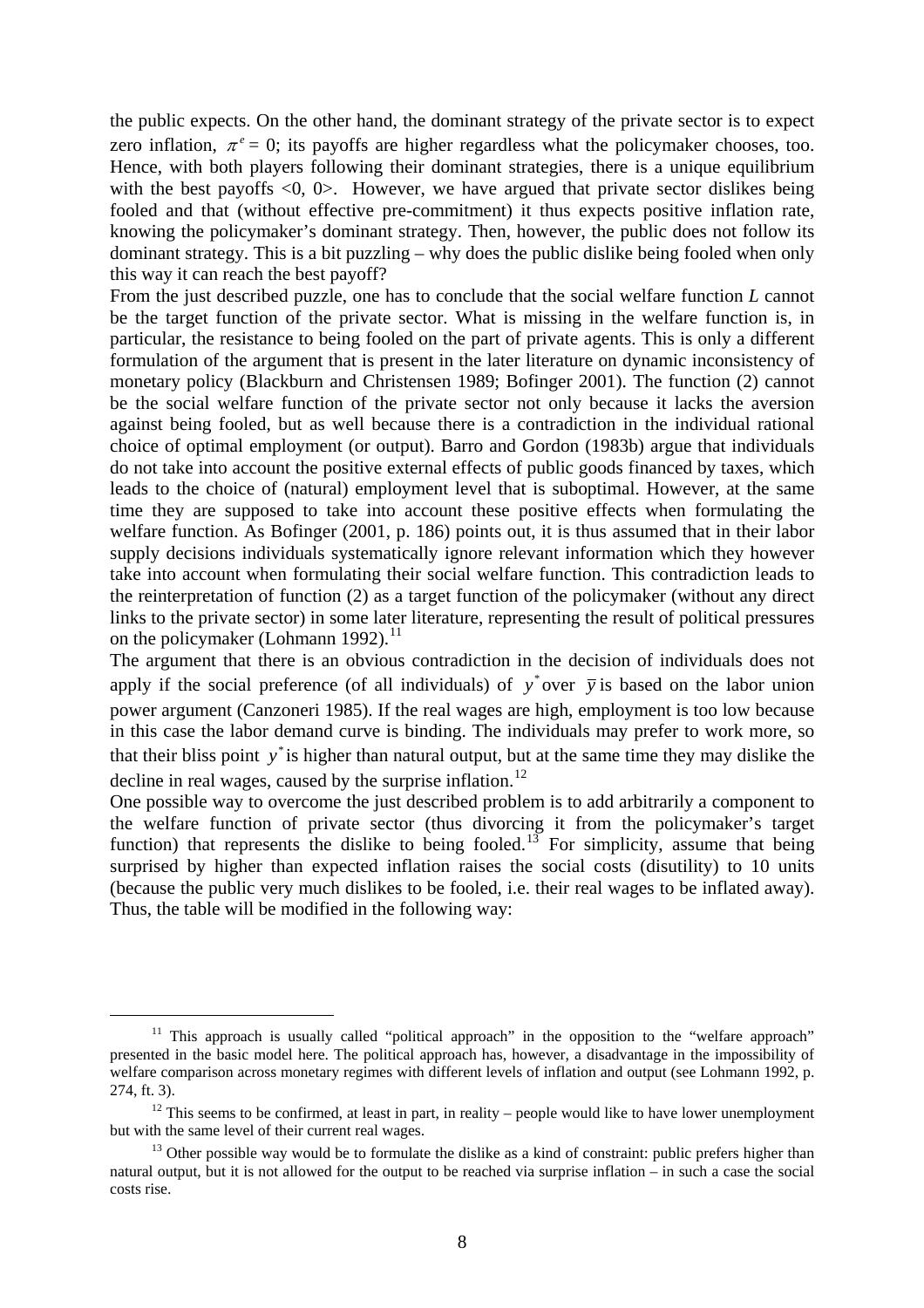#### **Table 2: Adjusted payoffs of the monetary game**

|            | <b>Private sector</b> |           |                 |
|------------|-----------------------|-----------|-----------------|
|            |                       | $\pi^e=0$ | $\pi^e = \pi^2$ |
| Policymake | $\pi = 0$             | 3, 3      | 10, 10          |
|            | $\pi = \pi$           | 0, 10     | 6, 6            |

In such a payoff structure, the dominant strategy of the policymaker (i.e. to inflate) does not change. However, the strategy of the private sector depends now on the strategy chosen by the policymaker. If the policymaker is expected to choose zero inflation, for the public it is better to expect zero inflation as well. If the policymaker chooses positive inflation, for the public that does not like to be fooled it is better to expect positive inflation, too. Because, in absence of some effective pre-commitment, the dominant strategy of the policymaker is to inflate, the public will expect  $\pi^e = \pi_2$  as well, and the resulting discretionary Nash equilibrium with payoffs <6, 6> in cost units will be inferior, as in the standard prisoners' dilemma.

Now, there are two questions to answer: first, if the discretionary equilibrium is inferior, how the policymaker can pre-commit to follow the low inflation policy, leading to the best outcome for the public, and second, are there some other possibilities to reduce the inflation bias as well?

#### **5. Rules as Credible Commitment: A Task for Constitutional Economics?**

The problem of pre-commitment is not a trivial one. Toma (2001, p. 452) argues that the commitment technology problem is an issue in constitutional economics.<sup>[14](#page-11-0)</sup> In this section I try to apply some of the main theses from constitutional economics on the commitment problem. Before I start it is important to point out that there is a small difference between the commitment issue usually discussed in constitutional economics (sometimes in public choice theory as well, see Mueller 1996), and the commitment problem here. In the former, a little bit simplified, the problem is which rules (and how, of course) should we as members of the society impose on politicians in order to constrain their discretion and create for them incentives so that they, following their own interest, at the same time promote our common interests. In other words, policymakers are totally dependent on what individuals decide, at least in this conceptual sense (constitutional economics calls it "at the constitutional level"). In the latter, the problem is which rules should the policymaker himself choose and impose on himself, following his own interest, in order to gain credibility. The commitment can be understood as a contractual agreement between the policymaker and the private agents as well (Barro and Gordon 1983a) and the policymaker has a status of equal partner. An important difference is that in the former case, the policymaker does not want to be constrained, whereas in the latter case he does, because it is in his own interest.

Even if the policymaker knows that by pre-committing to low (zero) inflation it can lower its (and social) costs, there is still a problem of credibility. If pre-commitment is not credible, i.e. the private sector does not believe that policymaker's hands are effectively tied, we are back in the situation 2 with inferior discretionary equilibrium. The public will expect positive inflation rate and the policymaker can only fulfill these expectations (by delivering zero

<span id="page-11-0"></span><sup>&</sup>lt;sup>14</sup> For questions adressed in and methods used by constitutional economics (or constitutional political economy) see for example Buchanan (1990).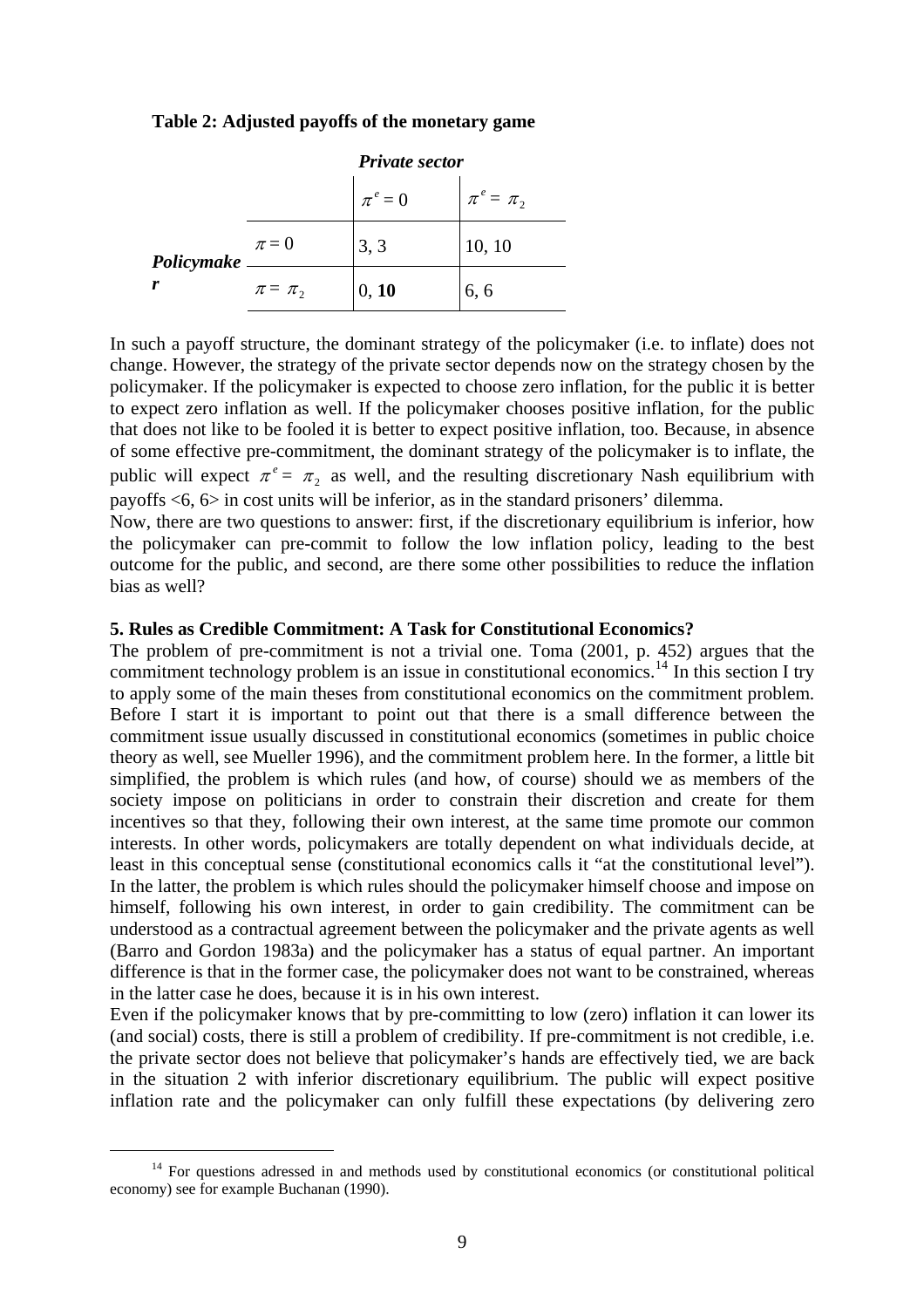inflation the social costs would be higher). Thus, the policymaker must find a way to precommit credibly.

The way how to pre-commit credibly to follow low (zero) inflation discussed in this section is to impose rules on the policymaker in order to constrain his discretion. As already noted above, it is in the policymaker's interest to impose rules on himself. For example, in a deterministic world of our basic model (i.e. without any shocks), the optimal ex ante rule for the policymaker is to follow zero inflation at all times. In this regard, the dynamic inconsistency model provides a new argument for rules in the traditional debate about rules versus discretion in monetary policy (Binder 1987; Bofinger 2001).

Before I discuss rules as commitment, it will be useful for our purposes to distinguish between rules as procedures and rules as constraints. The distinction is a little bit arbitrary but it can help understand the credibility issue. Rule as a procedure is designed to provide a standard solution to recurrent choice problems. By adopting such a rule one saves resources necessary to make many similar single choices. Rules as procedures are usually formulated positively, i.e. "do". Rule as a constraint does something else: it prevents the agent from pursuing his targeted function directly, imposing further condition that must be fulfilled when making choice. In comparison with procedures, rules as constraints are usually formulated negatively, i.e. "do not".<sup>[15](#page-12-0)</sup>

#### **5.1 Procedures as Binding Rules**

-

Now, suppose that the policymaker can still directly influence inflation, but that he must do it via some monetary policy instruments (change in money supply, interest rates etc.). Let us start with rules as procedures: can procedures in monetary policy like Friedman's *k*-percentrule of money growth (or similar arrangements, for example currency board including a rule that the monetary base must be fully covered by foreign exchange reserves), serve as commitment device? Imagine a time point before the one-shot monetary game begins. The policymaker pre-commits (via public announcement) that she will determine her monetary policy instrument according to some monetary rule leading to low (or zero) inflation. Should the public believe the policymaker?

The announcement of such monetary rules is for the public credible only if they are binding, i.e. there are some positive costs in form of sanction for the policymaker when reneging on the commitment during the game. It is in the policymaker's interest to be exposed to some direct positive costs when breaking the promise because only in this way she can gain credibility. However, the sanction must be imposed externally to the policymaker, i.e. the decision about imposing costs on her (after she has broken the promise) may not lie in his hands. There are principally two possible external sanction mechanisms; let us call them natural and institutional.<sup>[16](#page-12-1)</sup>

The natural sanction mechanism is based on notion that there are external costs built-in "in the nature" of the situation. Thus, when breaking a rule, the agent incurs some utility loss because of subsequent impossibility to take advantage of situations that are possible only if he adheres to the rule. This concept is proposed for example by Gauthier (1986). In the monetary policy game, the natural sanction is the possible utility cost of landing in situation 2 (i.e. the disutility given by difference between  $L_3$  and  $L_2$ ). However, the question is if this natural sanction is sufficient for gaining credibility. One can argue that these costs create only one part of the

<span id="page-12-0"></span><sup>&</sup>lt;sup>15</sup> The distinction is similar to the one between personal rules (procedures) and social rules (constraints) that can be found in some constitutional economics literature (see Vanberg 1994, pp. 19-20). It is worth noting that the usual discussion in monetary theory and policy about "monetary rules" (for example, the Taylor rule, see Taylor 1993) refers exclusively to rules as procedures.<br><sup>16</sup> It is hardly imaginable to design some internal sanction mechanism: can you imagine that after you

<span id="page-12-1"></span>have broken some self-commitment given to yourself, you voluntarily impose some additional costs on yourself?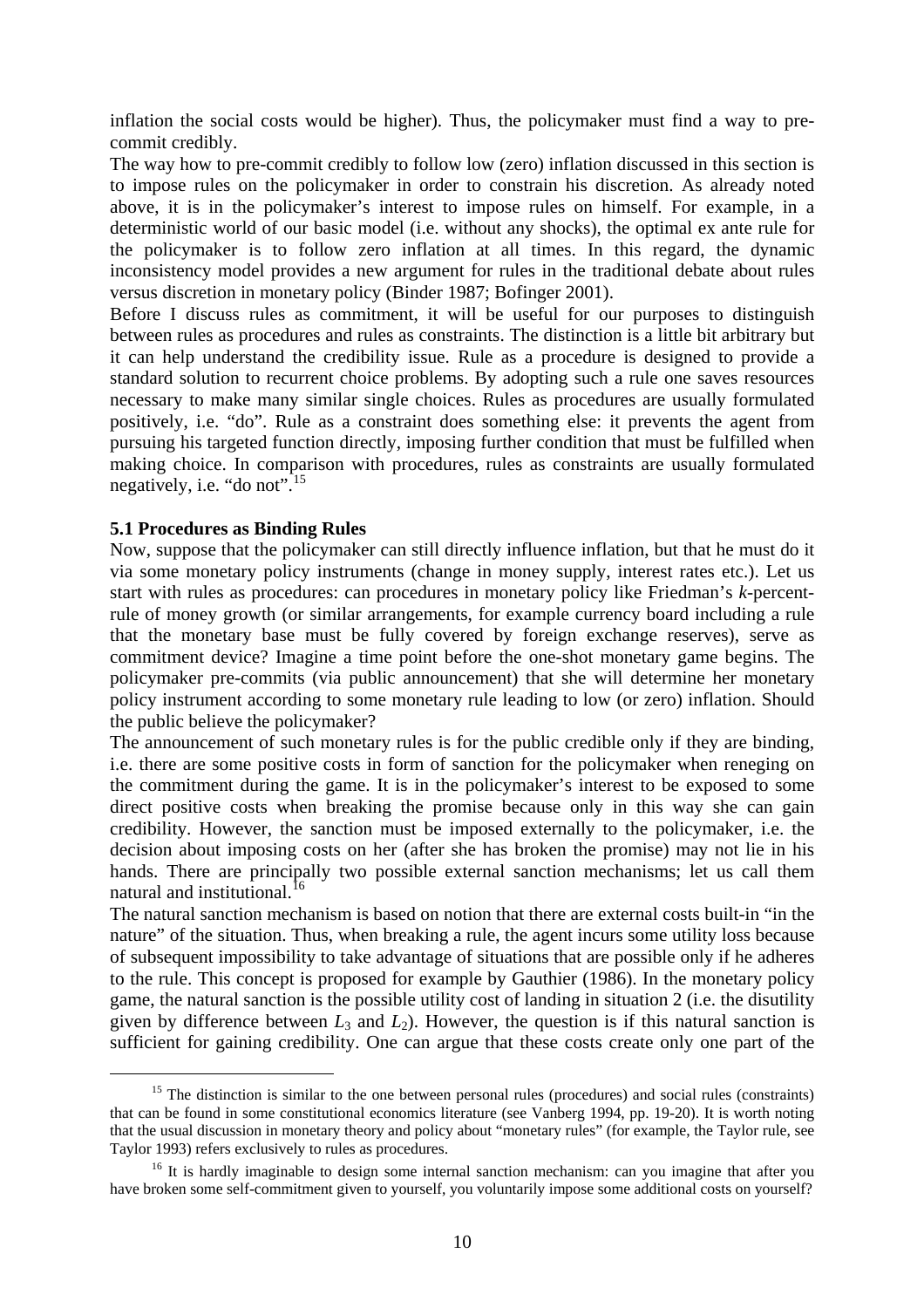whole expected costs of breaking the commitment. There are as well some possible gains of reneging on the commitment, exactly given by difference between  $L_2$  and  $L_1$ , if the policymaker succeeds in fooling the private sector. These gains reduce the expected costs of reneging on commitment, thus reducing the credibility.

The institutional sanction mechanism, as proposed for example by Buchanan (1975, p. 68), assumes that an external agency must be charged with the responsibility of enforcing agreed-on rules.<sup>[17](#page-13-0)</sup> Having only two parties in our basic monetary policy game, the only party external to the policymaker is the public. Now, there are two possibilities. Either the public as a whole can decide about sanction, for example via replacement of the policymaker through election., or an institution (agency) can be created, staffed by members from the private sector and charged with the task to enforce the commitment the policymaker announces and to induce, when necessary, a sanction.<sup>[18](#page-13-1)</sup> In reality, such institution is usually judiciary. The question remains if the "agency" solution is itself dynamic consistent, i.e. if the agency is credible. McCallum (1995) argues that when some agency external to the monetary authority should enforce the rules of monetary policy, there is again a built-in incentive for it not to punish the policymaker when he reneges on the commitment (punishment is costly).

Institutional sanction mechanisms are expensive and if natural sanctions do not suffice, are there any other possibilities with respect to procedure rules that could raise credibility? One way for the policymaker to gain credibility without relying on external sanction mechanisms is to signal in advance the intention to adhere to the announced rules via investing some costs before workers contract their wages. For example, the policymaker could design such rules which are not simple, i.e. which need time and resources before they can even be used (think of complicated monetary models, econometric techniques etc. that must be conducted by trained economists with special software, using all relevant information). Against the usual conviction introduced by Friedman (1960) and Taylor (1993), I argue here that in order to raise credibility of pre-commitment in the monetary policy game, the policymaker should not introduce too simple procedural rules as *k*-percent-rule of money growth or Taylor Rule because, in absence of effective external enforcing mechanism, the policymaker does not suffer any direct loss when he changes the rule.

Again, as in our simple example from university life, "there is no free lunch". Both external enforcing mechanism and investment in advance as means of gaining credibility of announced pre-commitment are costly. However, we are still in the simple basic one-shot game model. Let us leave the basic model for a while now and suppose additionally (and more realistically) that there is a time-lag between the use of the instrument and the effect on inflation (that is assumed to be direct and quantitatively predictable), so that in order to reach some level of inflation in the current period, the instrument must be changed before the period begins (i.e. before the workers contract their nominal wages). In such a situation, the policymaker does not have the possibility to fool the public more: when he announces to follow some procedure leading to low inflation and he must change the instruments before the public chooses its strategy, his dominant strategy is to follow low inflation policy. The dynamic inconsistency problem disappears, without the necessity to pay some additional costs to gain credibility.

<span id="page-13-0"></span> $17$  In the approach presented by Buchanan (1975), the external agency enforces rules that were agreed in a contract among agents, not rules intended to introduce and follow by one party, the policymaker. However, in my approach, we can think of the monetary policy procedure rules as of rules (1) agreed-on between the policymaker and the public, i.e. introduced by the policymaker in his own interest, but at the same time in the interest of the private sector, or (2) agreed-on among individuals and then imposed on the policymaker through

<span id="page-13-1"></span>political process.<br><sup>18</sup> There are, of course, other possibilities, including some international arrangements that can serve as enforcing agencies.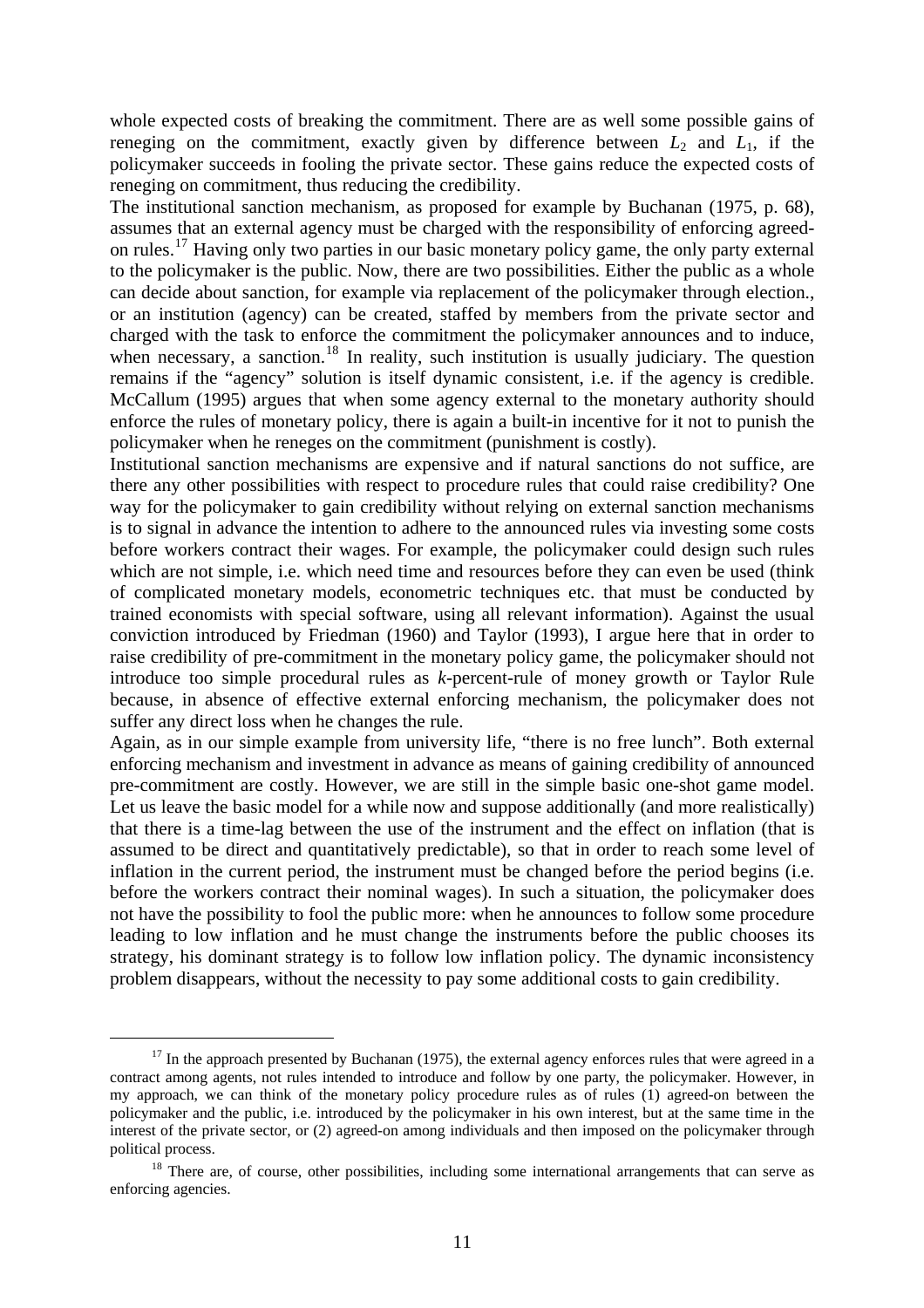#### **5.2 Constraints as Binding Rules**

The second kind of rules – rules as constraints – directly restricts the discretion of the policymaker. We have already discussed that it is in the policymaker's interest to constrain her discretion. In addition to monetary rules as procedures there is a possibility to introduce rules explicitly forbidding those kinds of behavior that can lead to high inflation. In our basic model, the rule would be "you cannot choose inflation higher than  $\pi$ <sup>\*</sup>". In the more complicated reality where inflation is reached by monetary policy instruments, imagine for example restricting such kinds of behavior as printing money directly for the state budget or using such monetary rules that would lead to high inflation (for example, restricting *k* in the *k*percent-rule of money growth). Such rules may take form of legislative restrictions both of special legislation for monetary policy ("central bank acts") or special clauses written in the formal constitution. In this respect, the procedural rules can be regarded as constraint rules as well, under the assumption that they are written into the legislation or constitution.

If the policymaker pre-commits to follow low inflation by restricting by law those strategies leading to high inflation, the question remains if this kind of pre-commitment is credible. In this regard, the credibility will depend on two variables: first, how the rules will be enforced, i.e. what sort of sanction mechanism will be called into force when the policymaker breaks the rule, and second, how high are costs associated with formal change of the rules. To the former variable we can apply our discussion of natural and institutional sanctions of breaking the rules from the last section. If natural sanction is not sufficient, a need for an external agency arises that will impose sanctions on the policymaker.

To the latter variable, i.e. costs of legislative change, we can discuss and compare working properties of different institutional arrangements. In our basic model where the policymaker possesses the whole power to change the once approved legislation or constitution, the credibility is of course low. However, in reality, there are many alternative arrangements imaginable, for example division of legislative power between two or more elected political bodies, voting rules, procedural obstacles as necessary time-lags etc. (see Mueller 1996; Moser 2000; Padovano et al. 2003).

#### **6. Repeated Monetary Game: Credible Commitment through Reputation**

Blackburn and Christensen (1989) point out that in the absence of effective formal commitment technologies there are still more informal incentive schemes that motivate the policymaker not to act opportunistically. Only by enlarging the horizon of the policymaker beyond one shot-game, there is – under certain assumptions - a built-in incentive for the policymaker to follow low inflation policy. In the introduced terminology, the policymaker informally pre-commits at the beginning of the game and her pre-commitment will be under certain assumptions believed because the natural sanction of breaking the promise considerably rises in multi-period game.

Let us consider a simple multi-period model that is based on models presented in Barro and Gordon (1983a) or Bofinger (2001, pp. 187-192). The policymaker minimizes an intertemporal loss function *L* which is obtained using (2):

$$
L = \sum_{t=1}^{\infty} \frac{1}{(1+r)^{t-1}} \left[ \frac{1}{2} (y_t - y^*)^2 + \frac{1}{2} a \pi_t^2 \right], \quad y^* > \bar{y}, \quad a > 0, \quad r > 0
$$
 (11)

We assume for simplicity that  $\pi^* = 0$ , *r* is the discount factor. Thus, the policymaker minimizes the present value of all future period losses. For each period there is again an output-inflation relationship given by Phillips curve (1) formulated with a time dimension:

$$
y_t = \overline{y} + b(\pi_t - \pi_t^e), \quad b > 0
$$
 (12)

In the case of rational expectations, the future values of the variables are independent of those already realized, so that the multi-period game becomes a single-period game and both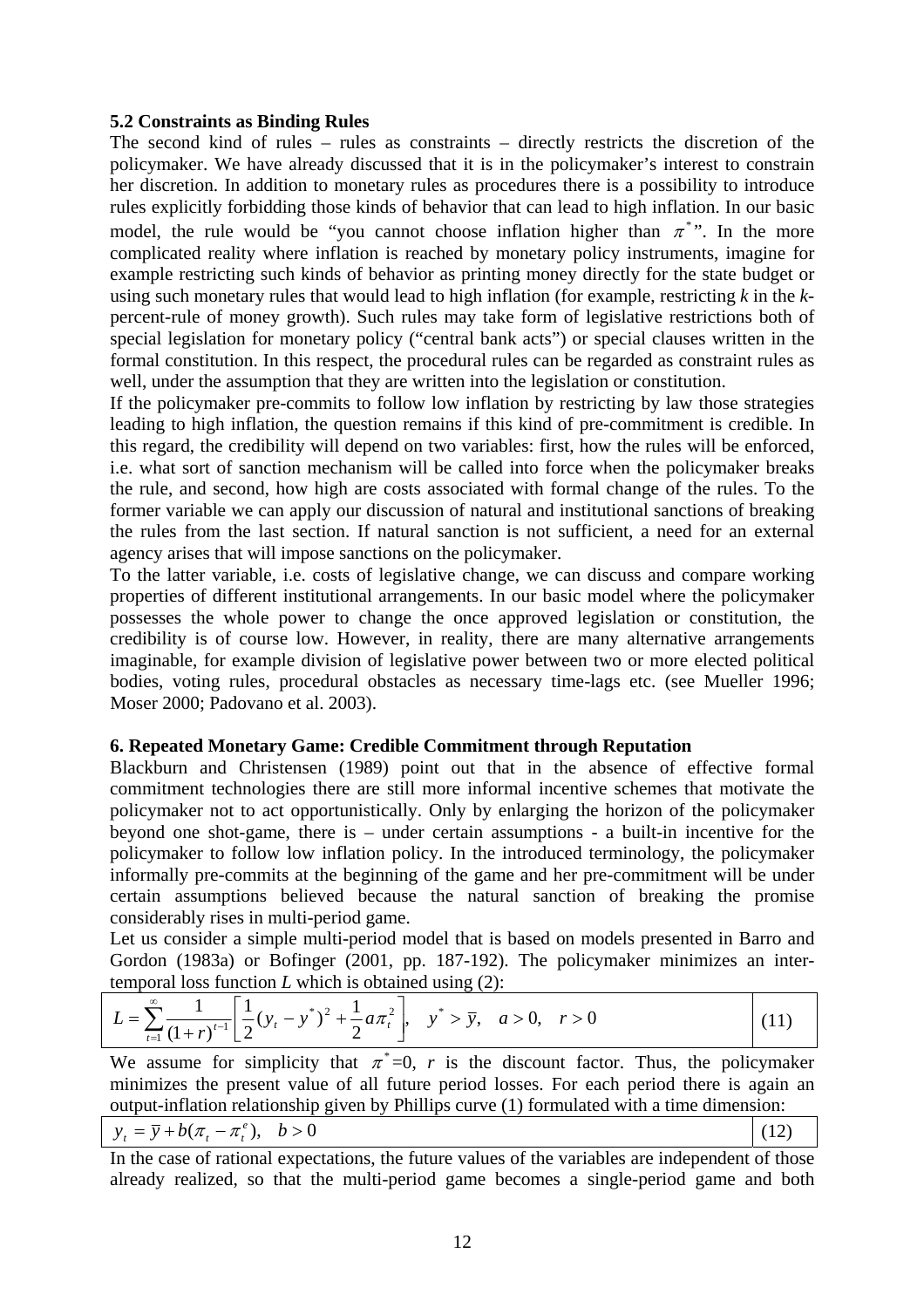partners will set their strategies in both periods independently (Barro and Gordon 1983b, p. 595).

However, in the game theory (Blackburn and Christensen 1989) as well as in reality, there are often interdependency between the current strategy and the results of the past. As in our simple example form university life, when taken dynamically, students may base their expectations of the professor's optimal strategy on their past experience. In the context of monetary policy, it is reasonable to assume that individuals take account of past inflation rate when forming their expectations. Such an expectations building means that the public may "punish" the policymaker for surprise inflation in one period by forming higher inflation expectations in the next period.

Let us assume that individuals form inflation expectations according to the following mechanism (so-called "trigger mechanism"):

$$
\pi_{t}^{e} = \begin{cases}\n= \pi^{P} = 0, & \text{if } \pi_{t-1} = \pi_{t-1}^{e}, \\
= \pi^{D} = \frac{b}{a} (y^{*} - \overline{y}), & \text{if } \pi_{t-1} \neq \pi_{t-1}^{e}.\n\end{cases}
$$
\n(13)

The term  $\pi^D$  refers to the discretionary equilibrium inflation in the situation 2, i.e. to  $\pi_2$ , whereas  $\pi^P$  refers to the inflation to which the policymakers informally pre-commits at the beginning of the period (here supposed to be zero). Assuming that in the first period the expected inflation is zero, this mechanism is similar (but not equivalent!) to the "tit-for-tat rule" (Axelrod 1984). This expectation mechanism is both plausible and advantageous because it causes the "punishment" effective only for one period.<sup>[19](#page-15-0)</sup> The policymaker has an infinite horizon, which is again both plausible and advantageous because it allows us to avoid the "chain store paradox" (Blackburn and Christensen 1989, p. 18), i.e. a situation where the policymaker, setting the non-cooperative strategy of positive inflation in the last period because of absence of punishment in non-existing next period, causes a chain of noncooperation by backward induction of both players till the current period.

With expectations formed this way, the policymaker creates his reputation. If he keeps his promise and sets zero inflation, he has gained reputation and his announcement that he will follow zero inflation policy in the next period will be believed, i.e. he gains credibility and will be rewarded by low expected inflation.

Now, consider the choice of the policymaker's strategy for the first period. Assuming  $\pi_t^e$  =0,

if the policymaker chooses positive inflation  $\pi^D$  instead of promised zero inflation, she surprises the public and achieves the costs of  $L_1$  instead of  $L_3$  (Bofinger 2001 calls this utility benefit "incentive effect of surprise inflation", Barro and Gordon 1983a call it "temptation"). However, costs of this violation is that the public will expect positive inflation in period  $t+1$ and the policymaker will have to validate it, thus discretionary equilibrium of situation 2 with costs *L*2 instead of *L*3 will emerge (Bofinger 2001 calls it "deterrent effect", Barro and Gordon 1983a call it "enforcement"). Using the equations (7), (9), (10) and (11), we can obtain the absolute size both of incentive effect (14)

$$
L_3 - L_1 = \frac{1}{2}(y^* - \overline{y})^2 - \frac{1}{2}\frac{a}{a+b^2}(y^* - \overline{y})^2 = \frac{1}{2}\frac{b^2}{a+b^2}(y^* - \overline{y})^2,
$$
 (14)

and deterrent effect (15)

<span id="page-15-0"></span> $19$  Note that if in the first period the policymaker surprises the public with positive inflation, the public will expect for the next period  $\pi^D$  which the policymaker will validate. But, according to (13), both expected and realized inflation coincide and public will again expect zero inflation. Of course, this is somewhat unrealistic but it allows us to examine the multi-period game as a two-period game.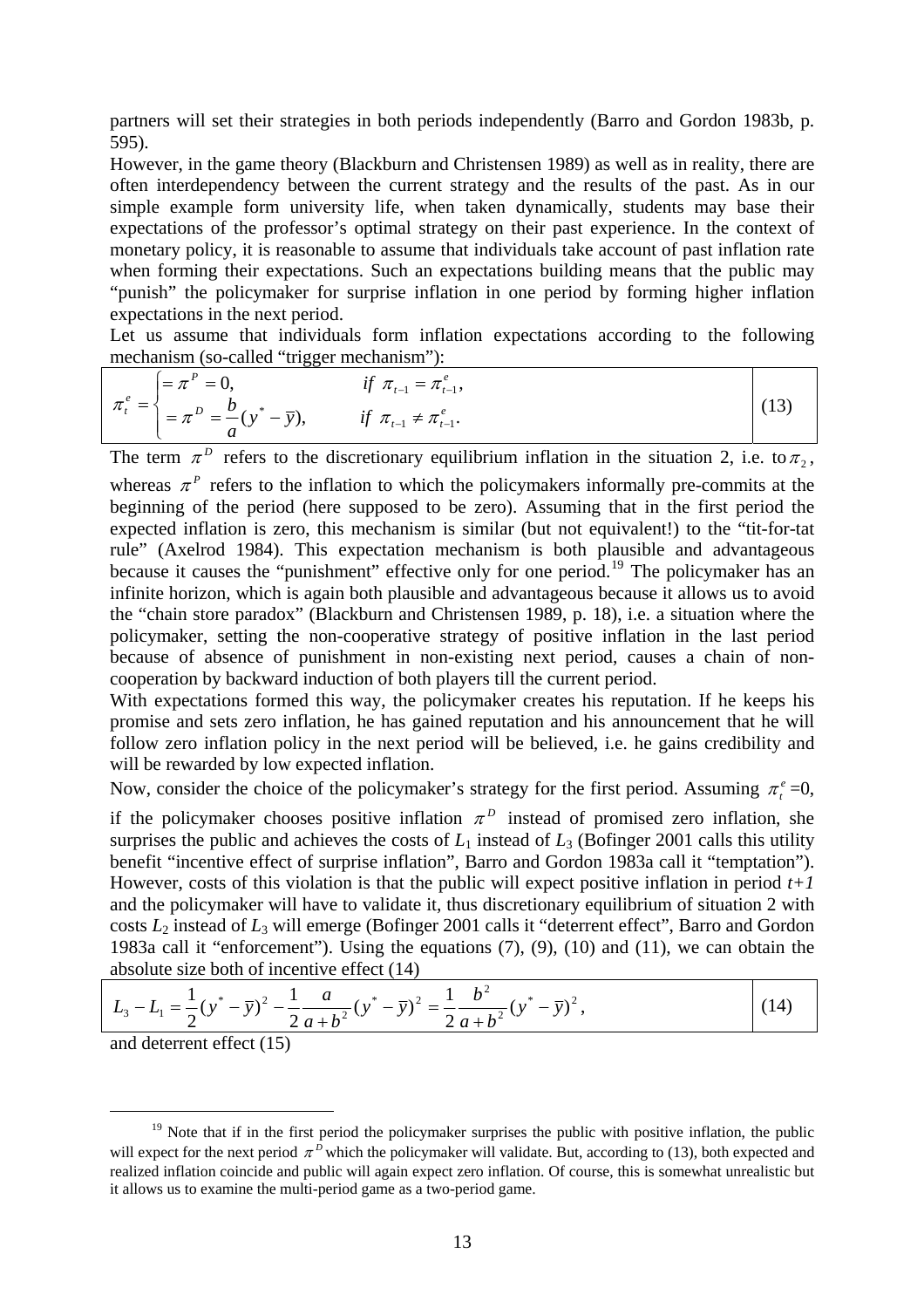$$
\frac{L_2 - L_3}{1+r} = \frac{1}{1+r} \left[ \frac{1}{2} \frac{a+b^2}{a} (y^* - \overline{y})^2 - \frac{1}{2} (y^* - \overline{y})^2 \right] = \frac{1}{2} \frac{b^2}{a(1+r)} (y^* - \overline{y})^2.
$$
 (15)

Because of its emergence in the period  $t+1$ , the difference between  $L_2$  and  $L_3$  must be discounted. The policymaker will pursue the policy of surprise inflation only if the incentive effect, i.e. current decline in costs, exceeds the deterrent effect, i.e. future rise in costs. The condition is given by (16):

$$
>\frac{b^2}{a}.
$$
\n(16)

*r*

Thus, if the discount rate of the policymaker is "too high", the probability that she will opt for surprise inflation in the first period rises. Under the assumption that the discount rate is not "too high", it is reasonable to assume that the "cooperative solution" of situation 3 will emerge in all rounds of the game without any formal pre-commitment technologies and costly punishment arrangements. The natural punishment given by utility losses in case of reneging on the informal commitment to follow zero inflation suffices for the cooperative strategy to be stable.

The reputation model presented here can be interpreted both as positive theory and normative theory (Cukierman 1986, p. 15). From a positive point of view, the model – assuming the trigger mechanism as a plausible description of expectations building – tries to explain the existence of high inflation rates. However, there is a problem: the model satisfies the conditions of rationality and equilibrium only if the discount rate of the policymaker is not too high, given the parameters *a* and *b*. If the opposite is true, he will be in temptation to surprise the public, but if private individuals are fully informed, expecting zero inflation for the first period is not rational because of high probability of being fooled. As a result, individuals will not stick with the expectations mechanism given by (13), because then they would be systematically fooled. But then, there is no equilibrium.

Another problem regarding positive explanation is the plausibility and effects of different trigger mechanisms on inflation. Bofinger (2001, p. 191) points out that, depending on the concrete trigger mechanism and other parameter, it is possible that in some periods the policymaker may even follow a costly disinflation strategy in order to gain reputation and restore credibility.

From a normative point of view, the model (or its variations) can be interpreted as a device for derivation of optimal trigger mechanism that raises welfare. Then, the trigger mechanism in (13) is no more just a plausible assumption about how individual build expectations, but an object of deliberate design. Barro and Gordon (1983a) take another approach: using a little bit different form of target function, they show that the low inflation policy (i.e. following a rule of zero inflation) is not optimal strategy for the policymaker because incentive effect is higher than deterrent effect for any  $r > 0$ . Thus, from the normative point of view, they derive an "optimal best-enforceable rule"  $\pi^P$ , i.e. such a rate of inflation, that, given the trigger mechanism in (13), if the policymaker pre-commits to, leads to equilibrium with this rate of inflation in all period. Not surprisingly, again, the higher the discount factor, the higher as well the optimal rule that turns out to be a weighted average between zero and inflation rate in discretionary equilibrium.

Blackburn and Christensen (1989, p. 18) and Waller (1995) argue that there are many possible punishment strategies (trigger mechanisms of expectations building), causing from a normative point of view a problem with multiple equilibria and a need of coordination of individuals among them. In other words, if they are more trigger mechanisms that all lead to the highest level of social welfare, how it is to happen that individuals will coordinate their actions in order to send a clear signal of punishment strategy to the policymaker and, if necessary, how would they behave in the event that they are surprised.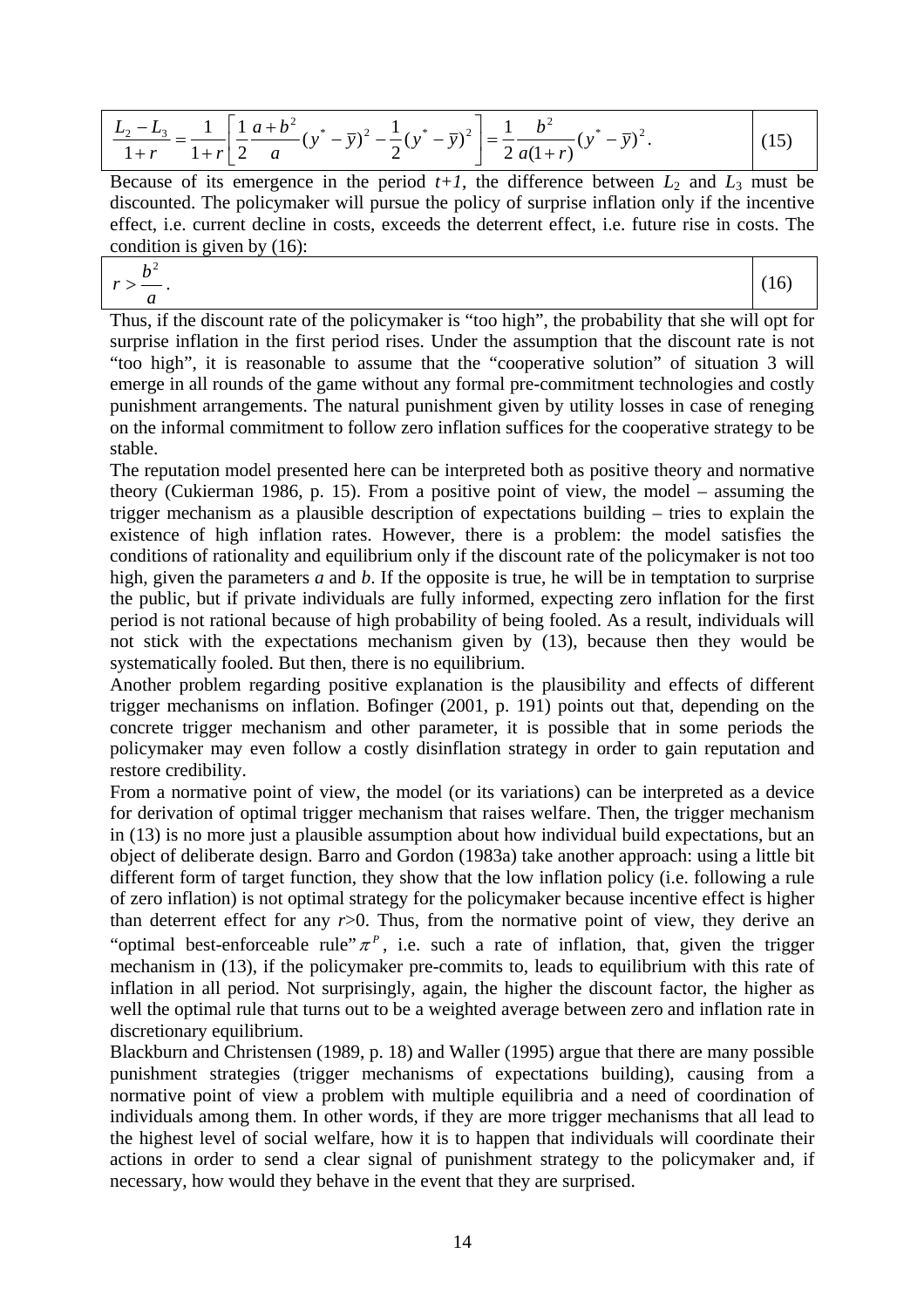Let us now shortly discuss the properties of two plausible trigger mechanisms, the "real" titfor-tat strategy of expectations building, and the trigger mechanism that punishes the policymaker for surprise inflation by forming high inflation expectations for all subsequent periods. Let us start with the latter: the trigger mechanism of expectations building (strict trigger mechanism) is then given by (17):

$$
\pi_{t}^{e} = \begin{cases}\n= \pi^{P} = 0, & \text{if } \pi_{t-1} = \pi_{t-2} = ... = \pi_{1} = \pi^{P} = 0, \\
= \pi^{D} = \frac{b}{a} (y^{*} - \overline{y}) & otherwise.\n\end{cases}
$$
\n(17)

Only if the policymaker starts with pre-committed inflation  $\pi^P$  (here assumed to be zero), regardless of what individuals expect, she will be rewarded by zero inflation expectations for the next period where she faces the same condition. But if she once realizes positive inflation  $\pi^D$ , she will be punished by high inflation expectations for the rest of the game.

Assuming  $\pi_i^e$  =0, consider the choice of the policymaker in the period *t* (could be also the first period). The incentive effect of surprise inflation is loss reduction in the current period given by  $(18)$ , which is the same as  $(14)$ :

$$
L_3 - L_1 = \frac{1}{2}(y^* - \overline{y})^2 - \frac{1}{2}\frac{a}{a+b^2}(y^* - \overline{y})^2 = \frac{1}{2}\frac{b^2}{a+b^2}(y^* - \overline{y})^2.
$$
 (18)

The deterrent effect is now given by equation (19) via discounting the higher losses in all subsequent periods, i.e.

$$
\sum_{i=t+1}^{\infty} \frac{L_2 - L_3}{(1+r)^{i-1}} = \left[ \frac{1}{2} \frac{a+b^2}{a} (y^* - \overline{y})^2 - \frac{1}{2} (y^* - \overline{y})^2 \right] \sum_{i=t+1}^{\infty} \frac{1}{(1+r)^{i-1}} = \frac{1}{2} \frac{b^2}{ar} (y^* - \overline{y})^2.
$$
 (19)

The deterrent effect is with the stricter punishment mechanism greater than with the trigger mechanism (13), therefore, with incentive effect being the same, the policymaker will opt for positive inflation only if

$$
r > 1 + \frac{b^2}{a} \tag{20}
$$

The discount factor leading to positive inflation is now much higher that in the preceding case, thus, from the normative point of view, if the policymaker is supposed to have high discount factor, i.e. he places much less weight on future periods (for example, because he is not sure if he will be reelected or his term is limited to a very short period), the public should adopt the strict trigger mechanism. In reality, the "strictness" may vary from one-periodpunishment up to the trigger mechanism presented here, the critical value of discount factor being between (16) and (20).

More interesting case is, however, the tit-for-tat trigger mechanism, given by (21).

$$
\pi_t^e = \begin{cases}\n= \pi^P = 0, & \text{if } \pi_{t-1} = \pi^P = 0, \\
= \pi^D = \frac{b}{a} (y^* - \overline{y}), & \text{if } \pi_{t-1} \neq \pi^P = 0.\n\end{cases}
$$
\n(21)

Here, the public will expect the rate of inflation that was realized by the policymaker in the preceding period. This is a fair strategy – if the policymaker does not renege on commitment to follow zero inflation, she can be sure to have zero inflation expectations as well in the next period. If she reneges, she will be punished by positive  $\pi_{t+1}^e$ . However, unlike the trigger mechanism introduced by Barro and Gordon (1983a), the credibility will not be restored in  $t+2$  automatically. If the policymaker wants to regain credibility, she has to invest in her reputation by following a costly disinflation strategy, i.e. by delivering zero inflation when inflation expectations are positive.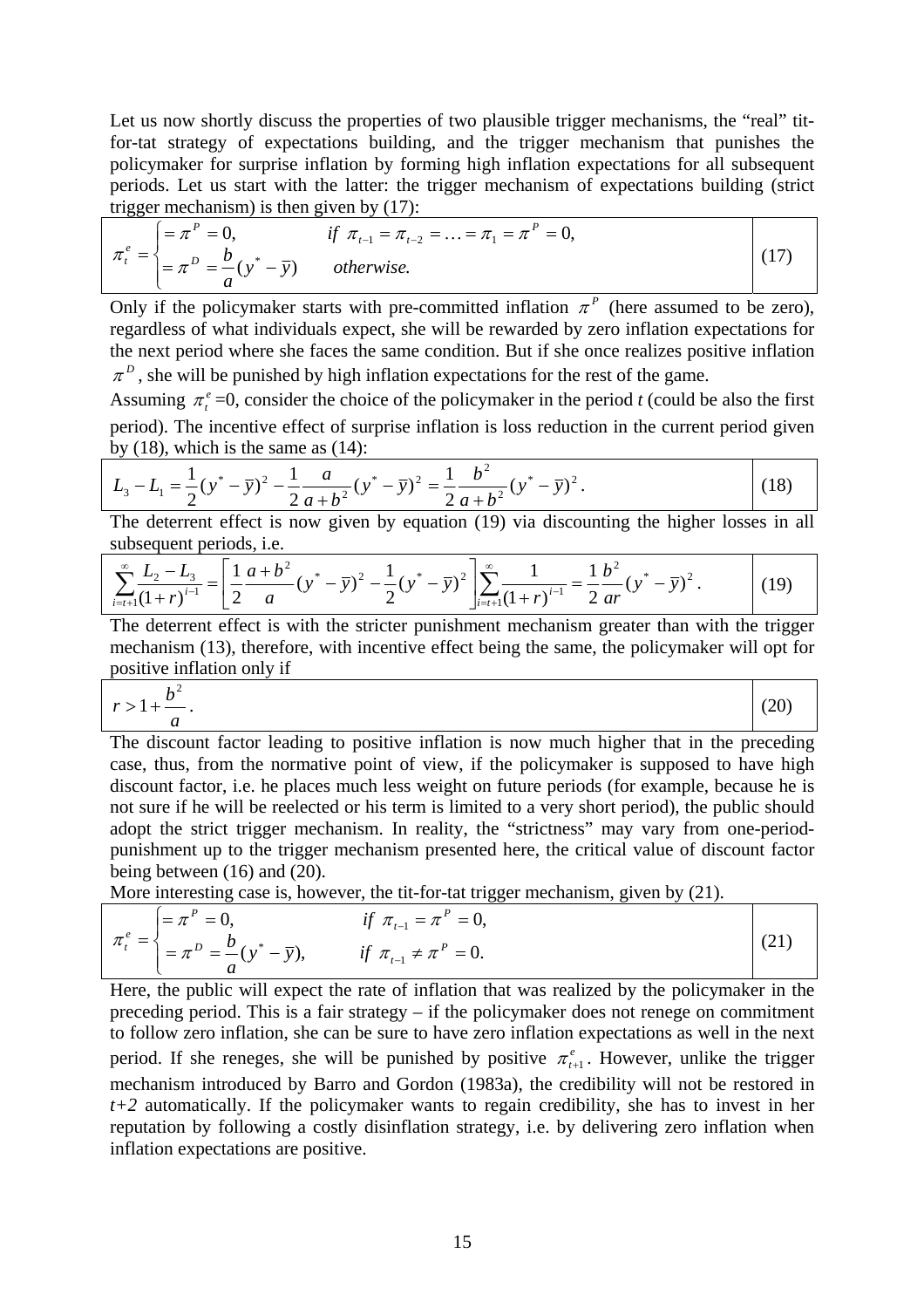The choice problem now is a little bit difficult because, theoretically, there are infinitely many strategies as time paths of cheating and credibility restoring, some of them with the same level of utility. Consider therefore only one simple question relevant for the policymaker that has lost his credibility and wants to regain it and hold for the rest of the game: shall he invest into the reputation and follow a disinflation strategy in time  $t$ ? With  $\pi_t^e$  positive, the costs of this strategy are

$$
L_4 - L_2 = \frac{1}{2} \frac{(a+b^2)^2}{a^2} (y^* - \overline{y})^2 - \frac{1}{2} \frac{a+b^2}{a} (y^* - \overline{y})^2 = \frac{1}{2} \frac{(a+b^2)b^2}{a^2} (y^* - \overline{y})^2.
$$
 (22)

The benefits are lower costs in the rest of the game discounted with his discount factor  $r$ , the size being the same as of the deterrent effect in (19):

$$
\sum_{i=t+1}^{\infty} \frac{L_2 - L_3}{(1+r)^{i-1}} = \left[ \frac{1}{2} \frac{a+b^2}{a} (y^* - \overline{y})^2 - \frac{1}{2} (y^* - \overline{y})^2 \right] \sum_{i=t+1}^{\infty} \frac{1}{(1+r)^{i-1}} = \frac{1}{2} \frac{b^2}{ar} (y^* - \overline{y})^2.
$$
 (23)

The policymaker should invest the costs of restoring credibility and regain reputation only if benefits exceed costs. This yields the following condition (24):

$$
r < \frac{a}{a+b^2}.\tag{24}
$$

The condition  $(24)$  is much stricter than the condition  $(20)$  – it is even its inverse value which can be interpreted that a fair expectations building mechanism induces the policymaker to follow a disinflation strategy and to restore credibility only if – again - she has a very low discount factor.<sup>[20](#page-18-0)</sup>

All reputation-building models presented here have shown that the key factor in determining whether the policymaker (the central bank) will follow low-inflation strategy is the discount factor. As this factor says how much are future period worth for the policymaker, it reflects the terms of contract of the policymaker, mainly the length, the condition under which he can stay in the office after his term has expired etc. The outcome of the models – i.e. that we should design such an institutional arrangement for monetary policy in which the discount factor will be low – can be interpreted as asking for long (or at least overlapping) period of contracts of the policymakers involved in monetary policy decision-making so that they have always in mind the long-term benefits of low inflation.

#### **7. Output Shocks and State-Contingent Rules: credibility versus flexibility**

Up to now, we have assumed that there are no output shocks. If we introduce them, there is a new role for monetary policy – to stabilize output via accommodating inflation. If a negative shock occurs and output declines, the public and the policymaker can be made better off if they allow for higher than expected inflation which partly compensates the decline in output. Rewriting (1) to include output shock *z* (assumed to be normally distributed with zero mean and positive and finite variance), we gain

| (25)<br>$y = \overline{y} + b(\pi - \pi^e) + z, \quad b > 0.$ |
|---------------------------------------------------------------|
|---------------------------------------------------------------|

Because the model is actually defined only for the supply side, shock *z* represents a supply shock (Bofinger 2001, p. 194). If we again assume rational expectations and no precommitment, we can derive a discretionary equilibrium inflation rate  $\pi^D$ , which is equivalent to  $\pi_2$  in deterministic model:<sup>[21](#page-18-1)</sup>

<span id="page-18-0"></span><sup>&</sup>lt;sup>20</sup> The condition (24) is stricter than condition (16) only under certain additional assumptions about the relationship between a and b.<br><sup>21</sup> Because of stochastic nature of the equation (25), the equillibrium inflation rate is computed via

<span id="page-18-1"></span>derivation of expected welfare loss function, see Bofinger (2001, pp. 195-197) or Lohmann (1992).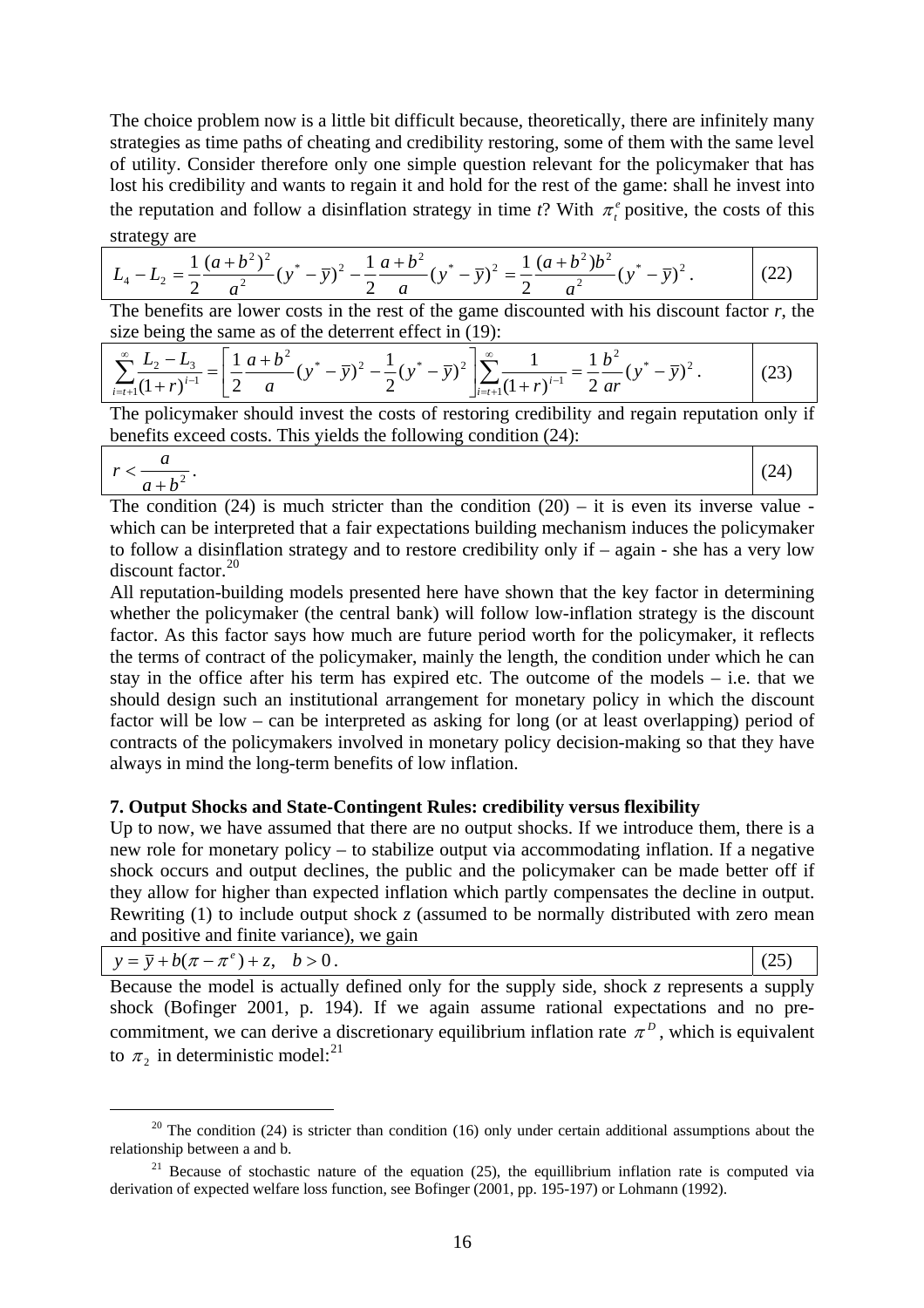| $\pi^{D} = \frac{\nu}{2} (y^{*} - y)$<br>$\overline{z}$ |  |
|---------------------------------------------------------|--|
| ÷.<br>$\alpha$                                          |  |

The equation (27) gives the output  $y^D$  when the policymaker behaves according to (26):

$$
y_D = \overline{y} + \frac{a}{a+b^2}z\tag{27}
$$

Here, we assume that individuals expect only the first part of (26) – inflation bias - which is the same as  $\pi_2$  in the equations (8), because expected value of shock *z*, which is realized after the private sector sets its expectations, is zero. Thus, in times without shocks, the resulting inflation is equal the discretionary inflation bias  $\pi$ , whereas in times with shocks the policymaker will deviate from this rate.

The same discussion about pre-commitments and discretion applies here as well, however with slightly different conclusions: if the policymaker pre-commits to the zero inflation (for example, via some rule), there is an expected welfare gain in times without shocks because of absence of the inflation bias; however, at the same time, there is an expected welfare loss in times of shocks because the policymaker will not be able to accommodate them through change in inflation. As a result, there is a trade-off between rules and discretion, which some authors call credibility versus flexibility dilemma (Lohmann 1992). It can be shown that if shocks are small and relatively rare (variance of *z* is small), having a pre-commitment to zero inflation is preferable to having discretion (Waller 1995, p. 7; Bofinger 2001, p. 197).

Rogoff (1985) suggested that the trade-off is unnecessary if we introduce flexible rules, such as the one in (28), i.e. pre-commitments of the policymaker to follow zero inflation in times without shocks and accommodate shocks when they occur (so-called "state-contingent rules"). Thus, such a pre-commitment to the inflation according to (28) would raise welfare (but only under the assumption that being surprised in case of a shock does not induce some extra disutility as in the table 2):

$$
\pi^P = -\frac{b}{a+b^2}z\tag{28}
$$

Lohmann (1992) argues that such a flexible rule is, of course, ex ante optimal. The question remains if such commitment can be formally legislated and, as a consequence, whether it will be credible. If there are costs of specifying the inflation rate to be set in the event of every possible contingency, the simple zero inflation rule may be preferable.

In reality, however, we observe monetary authorities following a rule similar to (28). In fact, (28) can be reinterpreted as a variant of Taylor rule (Taylor 1993), with negative output shocks leading to lower interest rates in order to encourage inflation. Inflation targeting central banks use "escape clauses" that allow them not to hit the targeted inflation  $(\pi^*)$  when shocks sudden and unpredictable. Thus, it seems reasonable to suppose that there is a way how to impose a credible state-contingent rule on the policymaker.

#### **8. Roggof's Conservative Central Banker**

If society dislikes being fooled, prefers low inflation and higher than natural output, there seems to be no solution in the basic dynamic inconsistency model. Formal pre-commitments or reputation building may help, but they do not raise output. However, if we leave the basic model, there is one obvious solution: if policymakers are in the temptation to increase the output predominantly via inflation (because they want to gain "free lunch") and if it lies in the natural propensity of democratically elected policymakers to do it, the public may prefer to charge the responsibility for monetary policy to a new political body (let us call it central bank) independent from the current policymaker, leaving the only possibility for the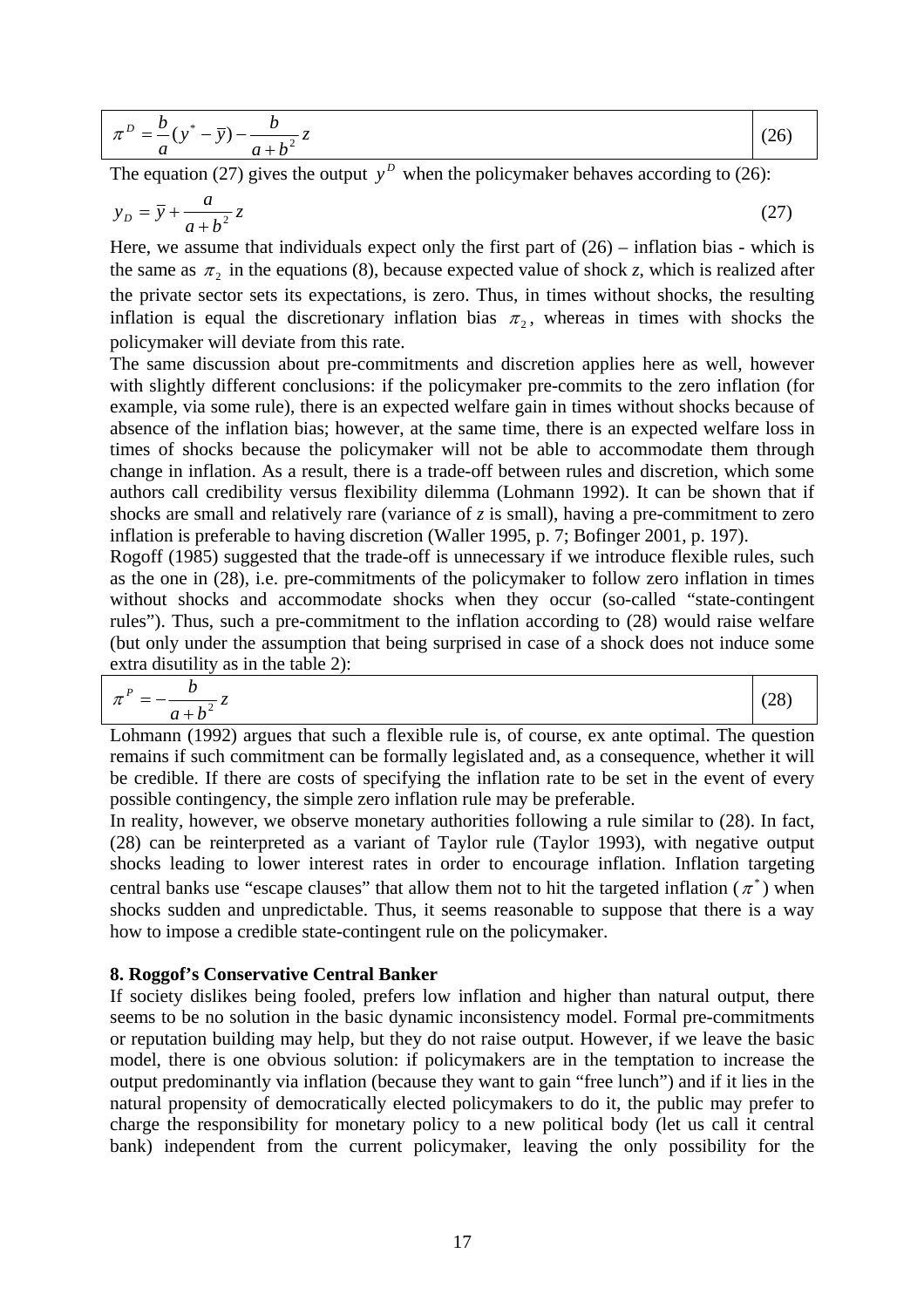policymaker to raise output by other, more costly policies as structural or appropriate fiscal policy (this would mean, however, raising the natural output than current output).

One of the relevant questions is how this new political body – a central bank – should be institutionally designed. The first attribute is clear – it should be independent from the policymaker, because if it were dependent, serving as "another hand of the policymaker", the problem would not be solved. The second attribute – its target function, objectives or preferences – remains for discussion. The public does not want to create "a second policymaker" with the same incentive structure, i.e. with temptation to engage in surprise inflation to raise output. Thus, some arrangement is necessary that makes the preference function of the central bank different from the policymaker's one.

central bank and select an agent to head it who is known to place a greater weight on inflation stabilization than the society as a whole does. In our basic deterministic model it means that such an agent would have a target loss function *L´*  Rogoff (1985) suggested that society should delegate the monetary policy to an independent

$$
L' = \frac{1}{2}(y - y^*)^2 + \frac{1}{2}a'(\pi - \pi^*)^2, \quad y^* > \overline{y}, \quad a' > a.
$$
 (29)

In this case, the reaction function of the political body responsible for monetary policy (now central bank) differs from the one of the policymaker. Because  $a > a$ , the reaction function given by (30)

$$
\pi^{opt} = \frac{b}{a' + b^2} (y^* - \overline{y}) + \frac{b^2}{a' + b^2} \pi^e
$$
\n(30)

is flatter. Dynamic inconsistency remains, but because the agent heading the central bank is more averse to inflation, the equilibrium  $\pi'_2$  given by intersection of both reaction curves is lower than before (see figure 2). The higher the aversion of central bank given by  $a^{\prime}$  is, the lower the current equilibrium inflation and the closer  $\pi'_{2}$  to  $\pi^{*}$  (assumed to be zero) is, there fore the social welfare rises.

#### **Figure 2: Conservative central banker**

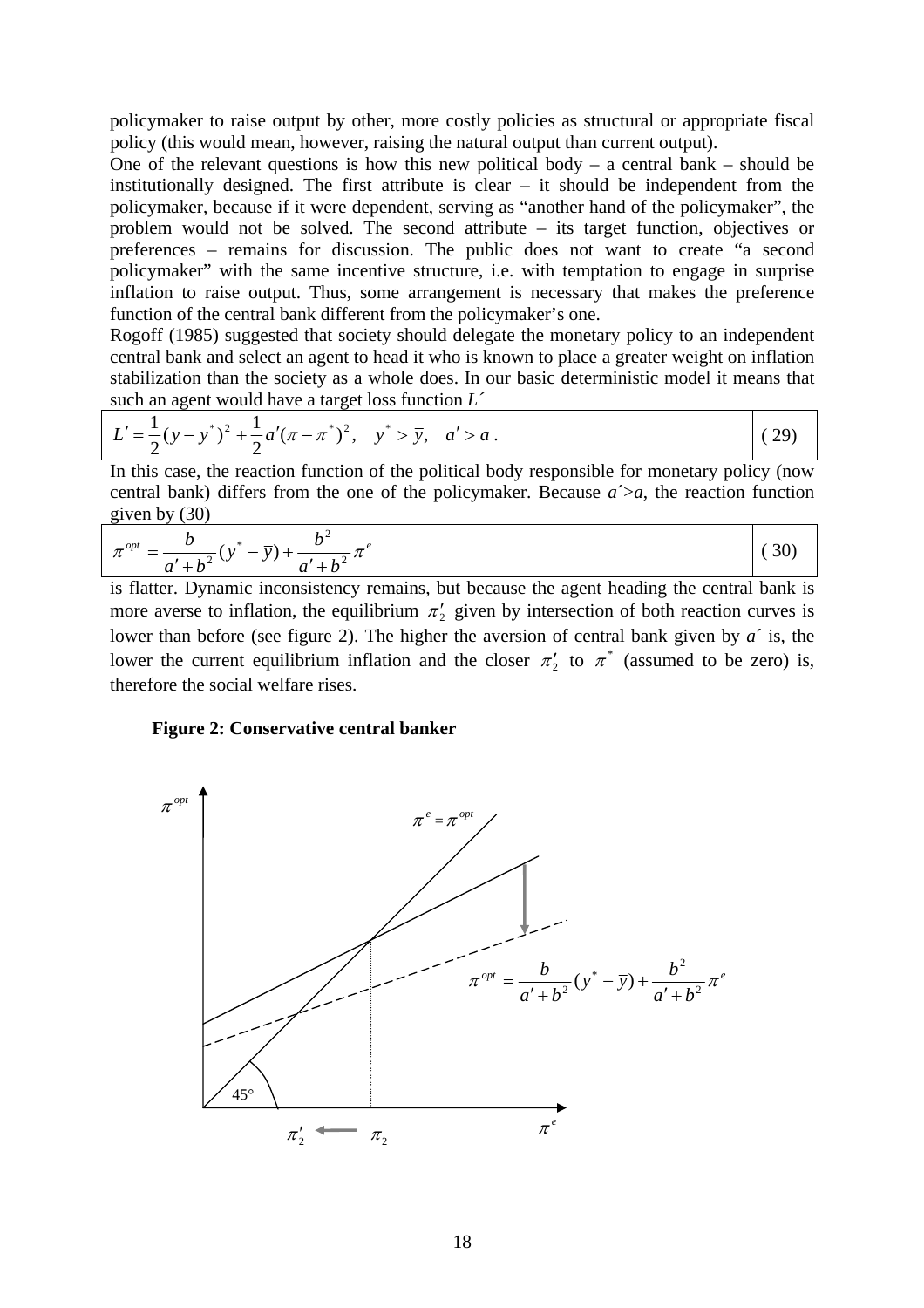Delegation does not eliminate the dynamic inconsistency problem, but it decreased the inflation bias; hence, there is again the possibility to raise social welfare via pre-commitment technologies or informal incentive schemes given by repeating the monetary policy game.

An interesting question is how conservative central banker reacts on supply shocks. Rogoff (1985) and Lohmann (1992) show that the conservative central banker, with lower discretionary equilibrium inflation, does not stabilize the economy in a socially optimal fashion. The higher *a*, the lower average inflation given by (26), but the more variable is the output given by (27). If pre-commitment to the optimal state-contingent rule is not possible, there is a trade-off: having conservative central banker has benefits through reduced inflation, but at the cost of distorted reaction on shocks. With large negative supply shocks the public would prefer higher inflation to that one realized by the conservative central banker. Rogoff (1985) shows that, given this trade-off, there is an "optimal" degree of the central bank's conservativeness.

approach lies in the credibility of the policymaker to override the central bank only if shocks Lohmann (1992) suggested a way how to escape the trade-off between flexibility and credibility. If we allow the policymaker to override the central banker's monetary policy decision if the shocks are "too large", the conservative central banker will accommodate large shocks in order to avoid being overridden. Override means costs for the central bank, for example in terms of loss of reputation, non-pecuniary benefits of power. The problem of this are too high. What prevents the policymaker to override the central bank's decision in any situation, for example to raise re-election chances via boosting output through relaxed monetary policy?

how to make the overriding scheme credible is to divide the power to override between two political bodies with different preferences with regard to monetary policy, both with power to veto. This may help to explain why some countries are successful in coping with time-Treating this model in the institutional design perspective, Moser (2000) suggests that we should put the overriding mechanism under checks and balances scheme. One of the ways inconsistency problem by creating an independent central bank, and why others are not.<sup>22</sup>

#### **9. Performance Contracts for Central Bankers**

Persson and Tabellini (1994), Walsh (1995) and Waller (1995) proposed another approach to the solution of dynamic inconsistency problem. The idea is to offer the central banker a performance contract, whereby the central banker's salary is tied directly to the performance of important macroeconomic variables such as GDP and inflation rate (Waller 1995, p. 8).

reputation building or seeking for conservative central banker, the society should provide the of the society. The performance contract works as good as the optimal state-contingent rule. Rewriting (2) as utility function *U* (rather than loss function) of the central banker and including the basic salary *w* and a parameter  $\lambda$  that reduces the basic salary when  $\pi > 0$  we Thus, the monetary policy game should rather be viewed as a principal-agent problem. The agent (monetary authority) has, however, a set of preferences that do not yield the outcome preferred by the society (principal). Walsh (1995) suggested that rather than worrying about monetary authority with appropriate incentives (through performance contract), so that the monetary authority, when following its own interests, maximizes at the same time the welfare

obtain (31):

-

 $22$  There are, of course, some other explanations. Posen (1993) argues that there is a third factor affecting both inflation performance and central bank independence, namely political pressures. When financial sector is politically strong enough, it can move the monetary policy towards low inflation through the channel of central bank independence. However, where this "opposition" to the government does not effectively work, creating an independent central bank does not help to combat inflation.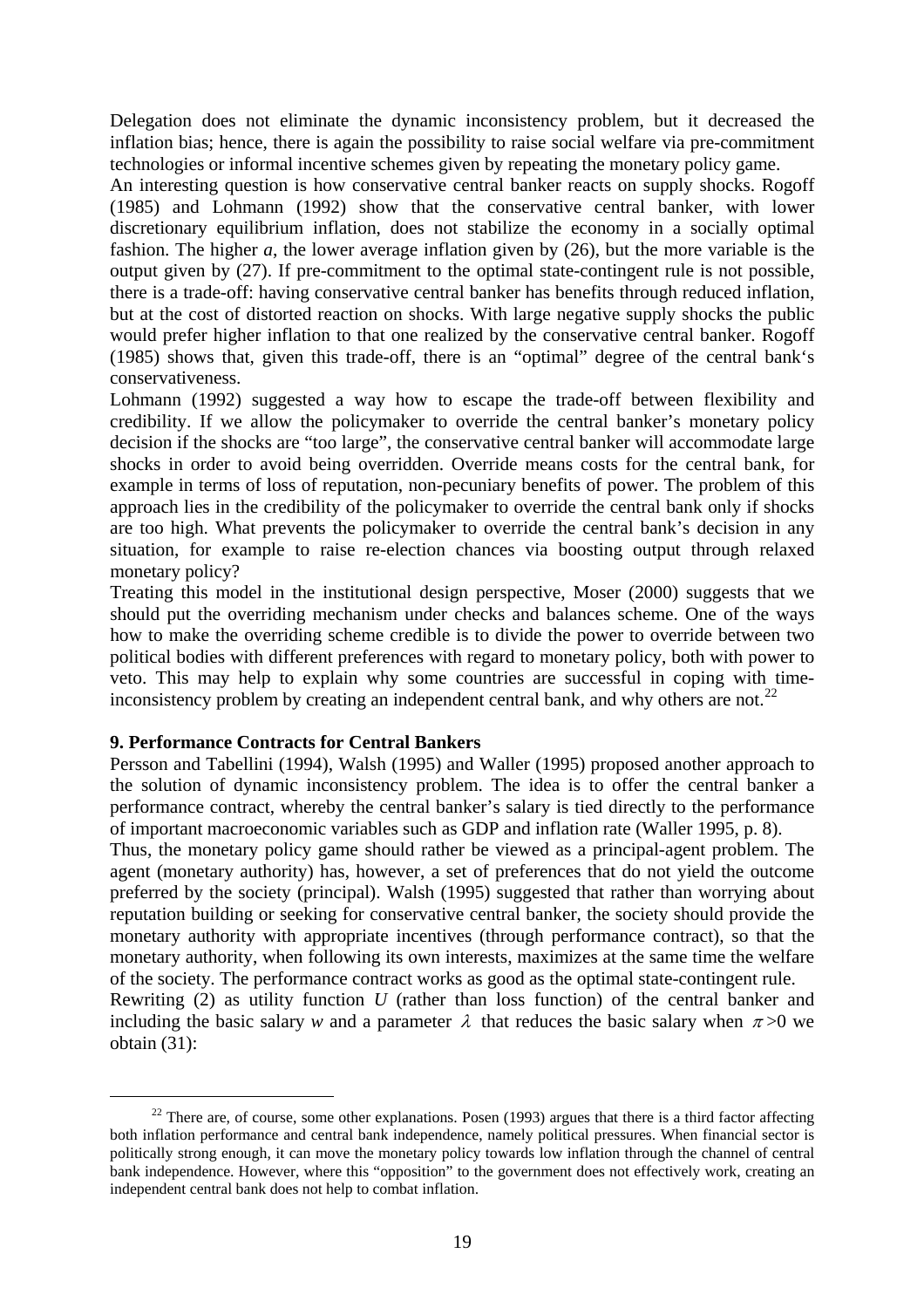$$
U = w - \lambda \pi - \frac{1}{2} (y - y^*)^2 - \frac{1}{2} a (\pi - \pi^*)^2, \quad y^* > \overline{y}, \quad a > 0, \quad w > 0, \quad \lambda > 0
$$
 (31)

Using the Phillips curve with output shocks given by (25), we can compute the discretionary equilibrium inflation by maximizing *U* and assuming that the public rationally expects that inflation rate which results from maximizing (31) by the central banker.

$$
\pi^{opt} = \frac{b}{a} (y^* - \overline{y}) - \frac{b}{a + b^2} z - \frac{\lambda}{a + b^2}
$$
 (32)

By setting

$$
\lambda = \frac{b(a+b^2)}{a}(y^* - \overline{y}),
$$
\n(33)

the society gets the same result as by pre-committing the monetary authority to follow a statecontingent rule given by (28). Having  $\lambda$  in this appropriate size, the reduction in salary from creating an inflation surprise just offsets any benefits that would accrue from expanding output through the inflation surprise. At the same time, the ability of the central banker to stabilize economy is not distorted.

Following drawbacks of the optimal contract approach can be identified: first, if monetary authority is assumed to follow some utility function (or to follow some interests in general), the question is why the utility function should look like (31). Two answers are possible. If there is no central bank, only a policymaker (or the central bank is not independent), the wage term in (31) refers to the policymaker's pecuniary interests and the rest to her political interest (i.e. to reach small inflation and higher than natural output in order to be reelected). However, if we treat the monetary authority as independent from the government – which is mostly the case in reality – then if the wage term is introduced in order to motivate the central banker to act in the interest of the society, the question is whether the utility function should not be only a monetary reward function with incentives not to produce inflation and to stabilize output in times of shocks. The problem that will not be examined here is that central bankers may have non-pecuniary political interests as well (reappointment, prestige benefits), leading to a utility function similar to (31).

Second, in the model, the contract is agreed between principal (central bank) and agents (public), but in reality such a contract is only imaginable between some political body and central bank. The question that remains is which political body should bear the responsibility for signing the contract: if government should be the principal, we have principal-agent problem of second order, because the government is from the same point of view an agent of the public. Do we have a contract with our governments that functions well?

McCallum (1995) argues that if the principal is the government, performance contract approach does not solve the dynamic inconsistency, it merely relocates it. If the contract is to be enforced, then the government must impose a sanction on the central bank in times of high inflation – but it has an incentive not to do it (because imposing a sanction when the inflation is already high does not reduce it, i.e. does not raise the social welfare – the sanction has only a deterrent role). Here, again, credibility – now of our "second" principal, i.e. the political body - becomes important, which in turn depends on the political constitution and division of powers.

#### **10. Conclusions**

In this paper an overview of the main contributions into the dynamic inconsistency research program was provided. Models based on dynamic inconsistency provide some useful guidelines that, enriched by constitutional economics perspective in credibility building questions, may help to improve our knowledge about appropriate design of monetary institutions.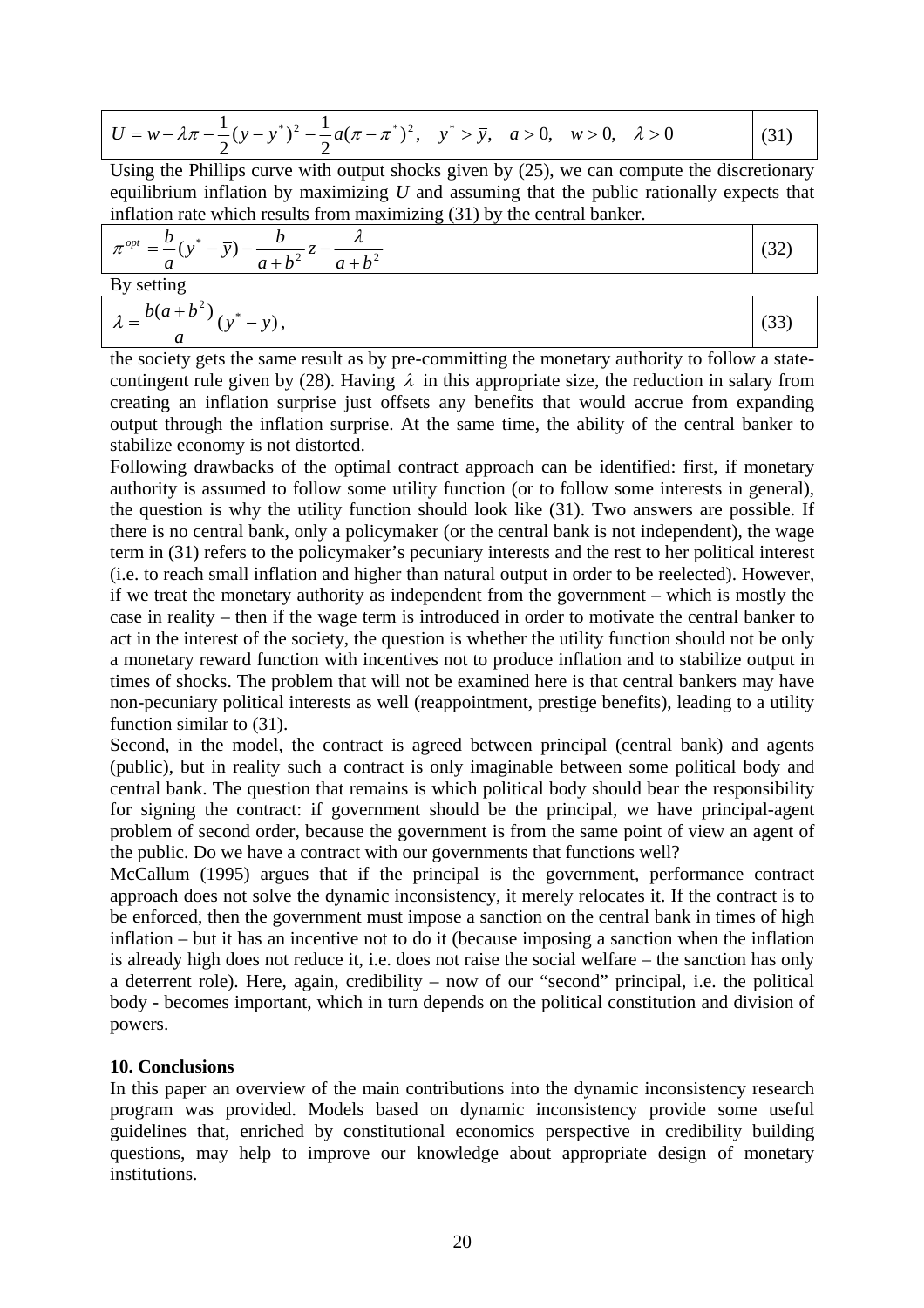The main message of this paper is that the best way how to approach the question of an appropriate design of institutions for monetary stability is to combine several proposals that have been made so far. Rules can work only in the world of negligible external shocks and additionally require effective sanctions to be in place if the rules are broken. Clearly, the delegation solution to the inflation bias, i.e. the establishment of an independent and conservative central bank, can work optimally only if there are arrangements in place that ensure the optimal reaction to external shocks. However, these arrangements, for example overriding schemes or optimal performance contracts, create new problems and challenges, mainly the one of credibility of that political body that bears the burden of enforcing contracts and deciding to override central bank's decisions. Similarly, reputation building can work only if the conditions are safeguarded for such a long-term strategy, which in turn requires an institutional environment that enhances the long-term perspective of policymakers in charge of monetary policy.

belong to the most discussed topics in academic or practitioners' forums, I believe that a comprehensive overview looking at potential synergies of individual approaches may be Necessarily, the paper provided only limited number of issues related to institutional questions of monetary policy. Nevertheless, as the contributions discussed in this paper beneficial.

#### **11. References**

Axelrod, Robert (1984): The Evolution of Cooperation. Basic Books, New York.

Barro, Robert J. – Gordon, David B. (1983a): Rules, Discretion and Reputation in a Model of Monetary Policy. Journal of Monetary Economics 12 (1), pp. 101-121.

Natural Rate Model. Journal of Political Economy 91 (4), pp. 589-610. Barro, Robert J. – Gordon, David B. (1983b): A Positive Theory of Monetary Policy in a

Barro, Robert J. (1986): Reputation in a Model of Monetary Policy with Incomplete Information. Journal of Monetary Economics 17 (1), pp. 3-20.

Bernanke, Ben. S. – Laubach, Thomas – Mishkin, Frederic S. – Posen, Adam S. (1999): Inflation Targeting: Lessons from the International Experience. Princeton University Press, Princeton, New Jersey.

Theories and Evidence. Journal of Economic Literature  $27$  (1), pp. 1-45. Blackburn, Keith – Christensen, Michael (1989): Monetary Policy and Policy Credibility:

Weltwirtschaftliches Archiv 123 (3), pp. 399-414. Blinder, Alan (1987): The Rules-versus-Discretion Debate in the Light of Recent Experience.

Oxford University Press, Oxford. Bofinger, Peter (2001): Monetary Policy: Goals, Institutions, Strategies, and Instruments.

Buchanan, James M. (1975): The Limits of Liberty. The University of Chicago Press, Chicago and London.

Buchanan, James M. (1990): The Domain of Constitutional Economics. Constitutional Political Economy 1 (1), pp. 1-18.

Canzoneri, Matthew B. (1985): Monetary Policy Games and the Role of Private Information. American Economic Review 75 (5), pp. 1056-1070.

Developments. Federal Reserve Bank of St. Louis Review 68 (5), pp. 5-17. Cukierman, Alex (1986): Central Bank Behavior and Credibility: Some Recent Theoretical

Cukierman, Alex (1992): Central Bank Strategy, Credibility and Independence. Theory and Evidence. The MIT Press, Cambridge, Massachusetts.

Supply Rule. Journal of Political Economy 85 (1), pp. 191-206. Fischer, Stanley (1977): Long Term Contracts, Rational Expectations and Optimal Money

Freidman, Milton (1960): A Program for Monetary Stability. Fordham University Press, New York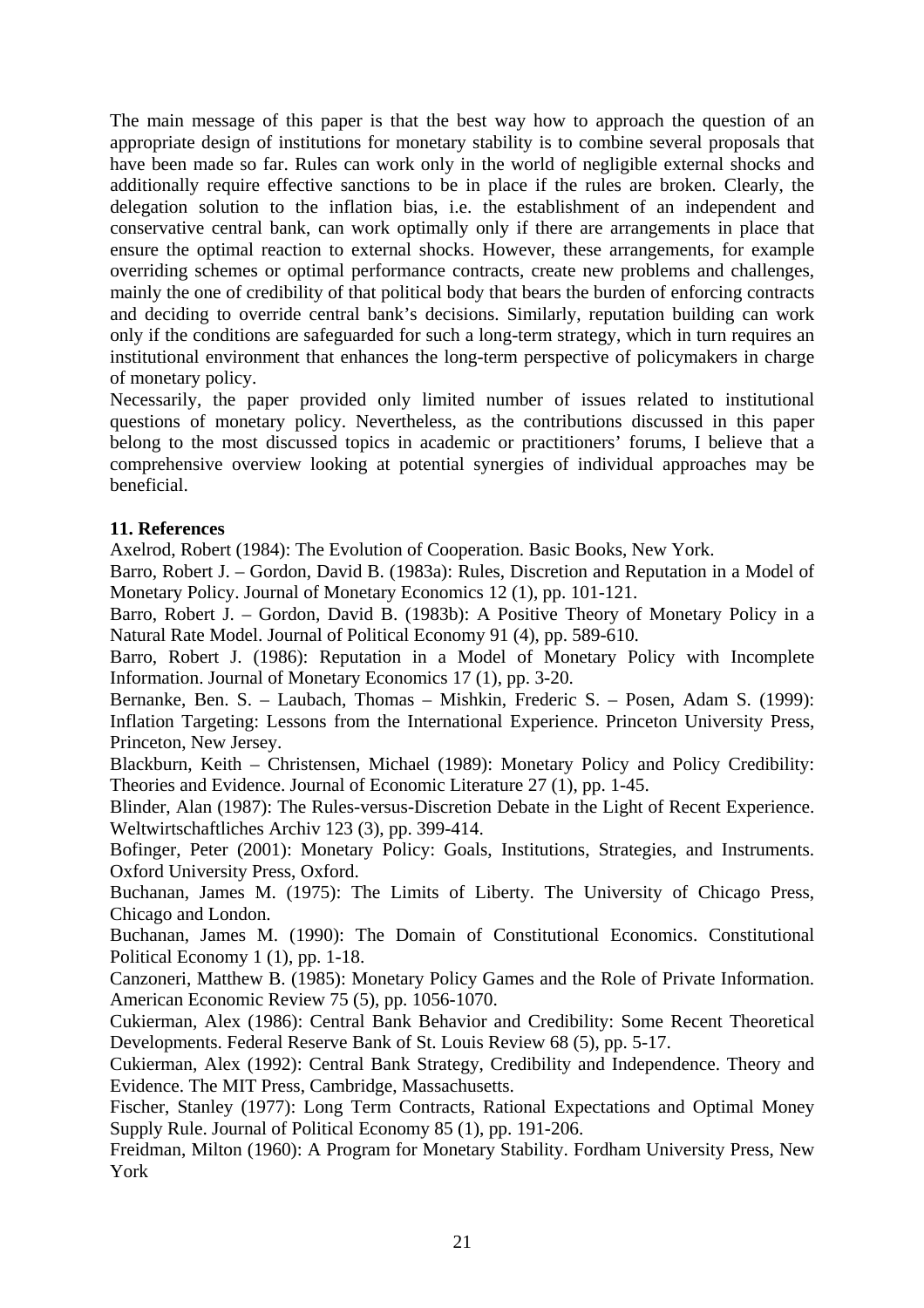Friedman, Milton (1968): The Role of Monetary Policy. American Economic Review 58 (1), pp. 1-17.

Gauthier, David (1986): Morals by Agreement. Oxford University Press, Oxford.

Inconsistency of Optimal Plans. Journal of Political Economy 85 (3), pp. 473-492. Kydland, Finn E, - Prescott, Edward C. (1977): Rules Rather than Discretion: The

Flexibility. American Economic Review 82 (1), pp. 273-286. Lohmann, Susanne (1992): Optimal Commitment in Monetary Policy: Credibility versus

Lucas, Robert E., Jr. (1972): Expectations and the Neutrality of Money. Journal of Economic Theory 4 (2), pp. 103-124.

American Economic Review 63 (3), pp. 326-334. Lucas, Robert E., Jr. (1973): Some International Evidence on Output-Inflation Tradeoffs.

McCallum, Bennett T. (1995): Two Fallacies Concerning Central Bank Independence. NBER Working Paper No. 5075

Edward Elgar, Cheltenham UK. Moser, Peter (2000): The Political Economy of Democratic Institutions. The Locke Institute,

Mueller, Dennis C. (1996): Constitutional Democracy. Oxford University Press, New York and Oxford.

Padovano, Fabio – Sgarra, Grazia – Fiorino, Nadia (2003): Judicial Branch, Checks and Balances and Political Accountibility. Constitutional Political Economy 14 (1), pp. 47-70.

Persson, Torsten - Tabellini, Guido (1994): Designing Institutions for Monetary Stability. In: MIT Press, Cambridge, Massachusetts, pp. 279-310. Persson, Torsten – Tabellini, Guido (eds): Monetary and Fiscal Policy. Volume 1: Credibility.

Phelps, Edmund S. (1973): Inflation in the Theory of Public Finance. Swedish Journal of Economics 75 (1), pp. 67-82.

Posen, Adam S. (1993): Why Central Bank Independence Does Not Cause Low Inflation: International Economy: vol. 7. Oxford University Press, Oxford, pp. 40-65. There Is No Institutional Fix For Politics. In: O'Brien, Richard (ed.): Finance and the

Target. The Quarterly Journal of Economics 100 (4), pp. 1169-1189. Rogoff, Kenneth (1985): The Optimal Degree of Commitment to an Intermediate Monetary

Romer, David (2001): Advanced Macroeconomics. Second Edition. McGraw-Hill, New York.

Taylor, John B. (1980): Aggregate Dynamics and Staggered Contracts. Journal of Political Economy 88 (1), pp. 1-23.

Taylor, John B. (1993): Discretion versus Policy Rules in Practice. Carnegie-Rochester Conference Series on Public Policy 39, pp. 195-214.

The Elgar Companion to Public Choice. Edward Elgar, Cheltenham UK. Toma, Mark (2001): Monetary policy. In: Shughart II, William F. – Razzolini, Laura (eds):

Vanberg, Viktor J. (1994): Rules and Choice in Economics. Routledge, London and New York.

Bank of St. Louis Review  $77$  (5), pp. 3-14. Waller, Christopher J. (1995): Performance Contracts for Central Bankers. Federal Reserve

Walsh, Carl E. (1995): Optimal Contracts for Central Bankers. American Economic Review 85 (1), pp. 150-167.